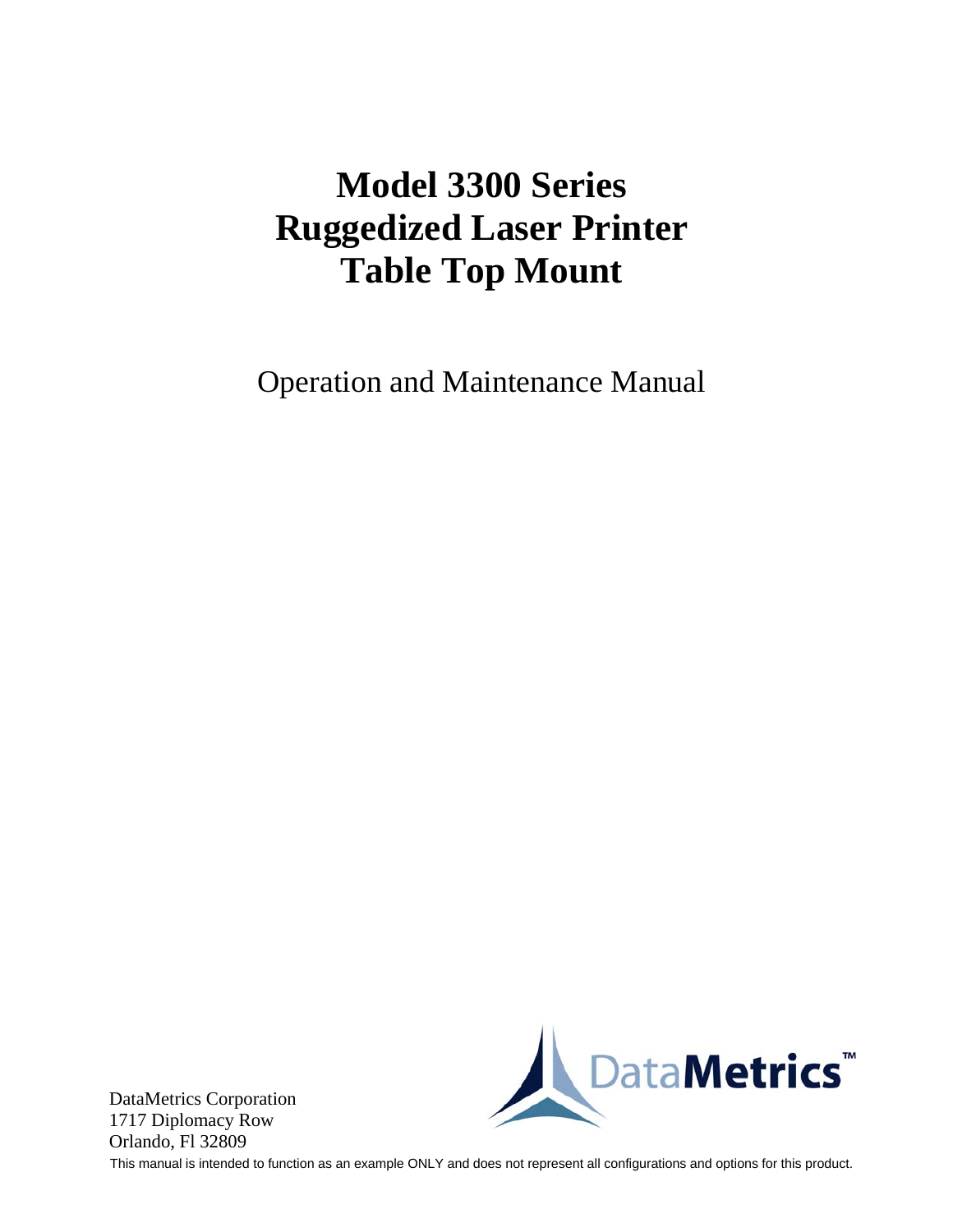# Data Rights Provisions

THE INFORMATION CONTAINED IN THIS MANUAL IS SUPPLIED WITH LIMITED RIGHTS ONLY. DATA SHALL NOT, WITHOUT THE WRITTEN PERMISSION OF THE CONTRACTOR, BE EITHER (A) USED, RELEASED, OR DISCLOSED IN WHOLE OR IN PART OUTSIDE THE GOVERNMENT, (B) USED IN WHOLE OR IN PART BY THE GOVERNMENT FOR MANUFACTURE OR, IN THE CASE OF COMPUTER SOFTWARE DOCUMENTATION, FOR PREPARING THE SAME OR SIMILAR COMPUTER SOFTWARE, OR (C) USED BY A PARTY OTHER THAN THE GOVERNMENT, EXCEPT FOR: (1) EMERGENCY REPAIR OR OVERHAUL WORK ONLY, BY OR FOR THE GOVERNMENT, WHERE THE ITEM OR PROCESS CONCERNED IS NOT OTHERWISE REASONABLY AVAILABLE TO ENABLE TIMELY PERFORMANCE OF THE WORK, PROVIDED THAT THE RELEASE OR DISCLOSURE HEREOF OUTSIDE THE GOVERNMENT SHALL BE MADE SUBJECT TO A PROHIBITION AGAINST FURTHER USE, RELEASE OR DISCLOSURE; OR (2) RELEASE TO A FOREIGN GOVERNMENT, AS THE INTEREST OF THE UNITED STATES MAY REQUIRE, ONLY FOR INFORMATION OR EVALUATION WITHIN SUCH GOVERNMENT OR THE CONDITIONS OF (1) ABOVE. THIS STATEMENT SHALL BE INCLUDED ON ANY REPRODUCTION HEREOF.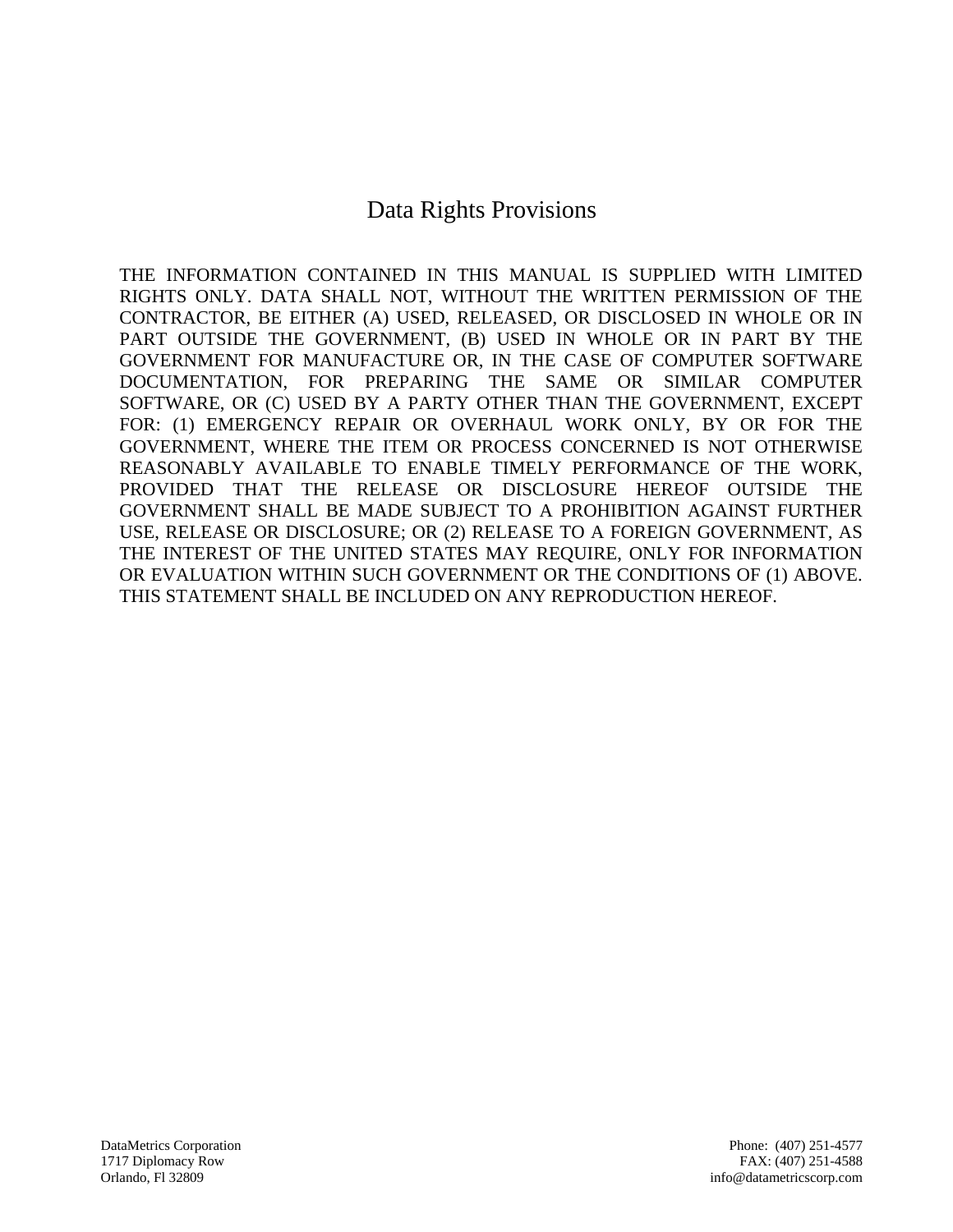### **Contents**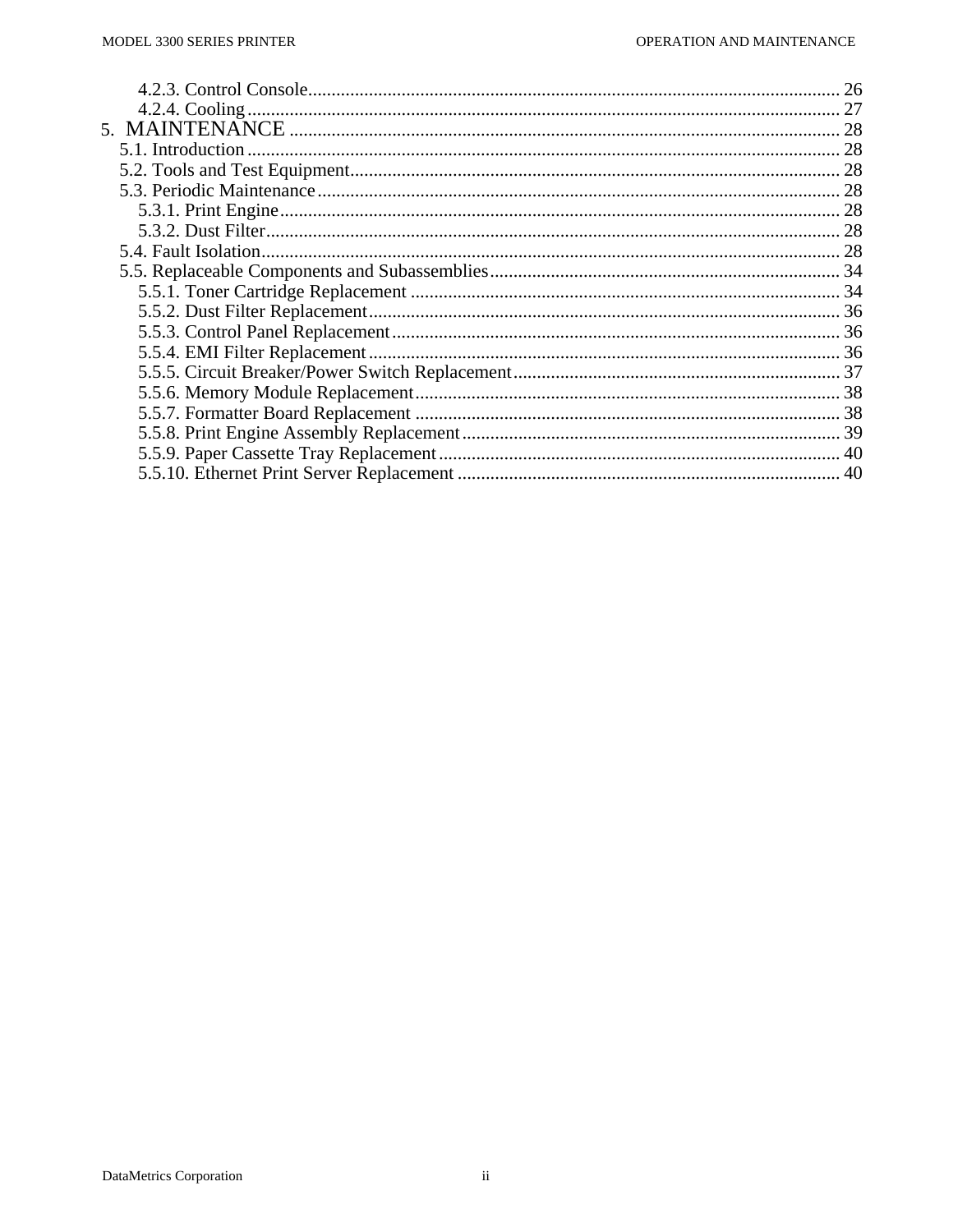# **Figures**

# **Tables**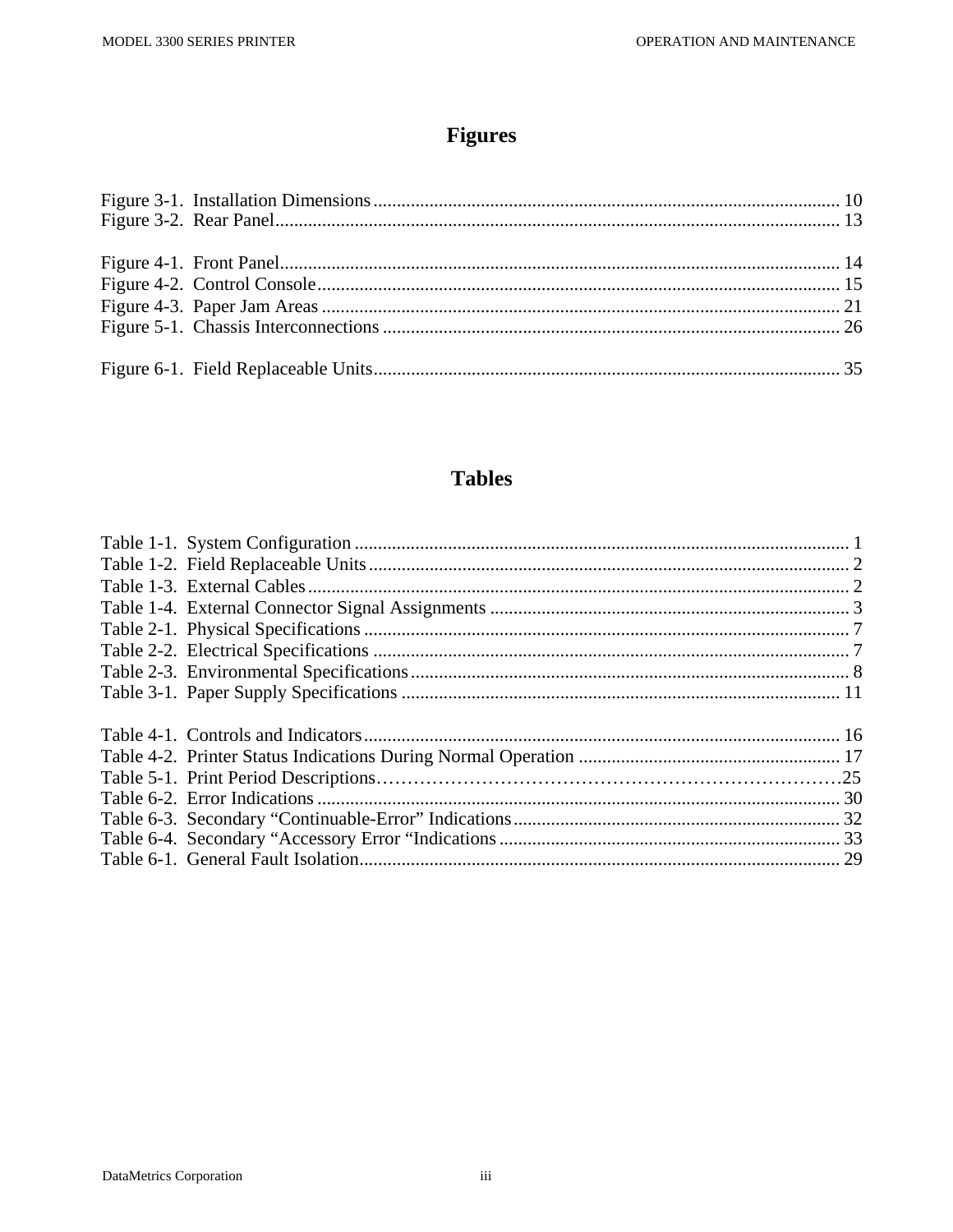# **1. CONFIGURATION**

#### **1.1. Introduction**

This chapter defines the configuration of a specific Model 3300 Series printer. Information is provided concerning system configuration (Table 1-1), field-replaceable units (Table 1-2), external cabling (Table 1-3), and external connector signal assignments (Table 1-4).

| Characteristic                    | Description             |
|-----------------------------------|-------------------------|
| Top Assembly Part No.             |                         |
| <b>Input Power</b>                | 115 or 230 VAC 50/60 Hz |
| Memory, No Options                | 8 Mb Standard           |
| 1 DIMM Slot                       | 16 Mb or 32 Mb Optional |
| 2 DIMM Slot                       | 16 Mb or 32 Mb Optional |
|                                   |                         |
| <b>Installation Configuration</b> | <b>Table Top Mount</b>  |

#### **Table 1-1. System Configuration**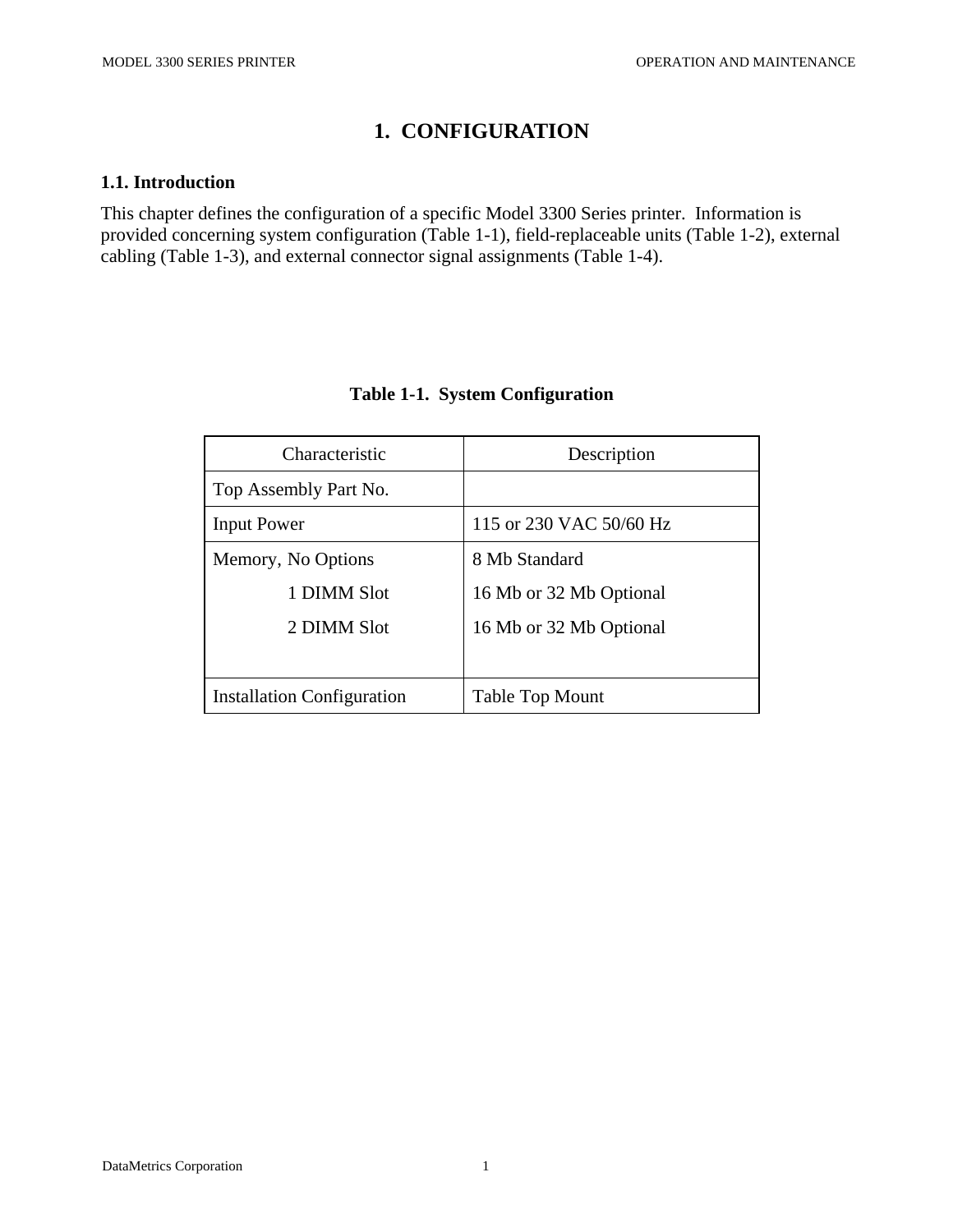| Description                                  | Part No. | Quantity<br>Per Chassis |
|----------------------------------------------|----------|-------------------------|
| <b>Toner Cartridge</b>                       |          | 1                       |
| Dust Filter                                  |          |                         |
| <b>Formatter Board</b>                       |          |                         |
| Paper Cassette Tray                          |          |                         |
| <b>Print Engine Assembly</b>                 |          |                         |
| Jet Direct 600N                              |          | Option                  |
| DC Controller                                |          | 1                       |
| Memory Module, 16 Mb                         |          | Option                  |
| <b>EMI</b> Filter                            |          | 1                       |
| 220VAC Circuit Breaker/Power Switch Assembly |          | 1                       |
| or                                           |          |                         |
| 115VAC Circuit Breaker/Power Switch Assembly |          | 1                       |
| <b>Control Panel</b>                         |          |                         |

### **Table 1-2. Field Replaceable Units**

(1) Hewlett Packard part number.

#### **Table 1-3. External Cables**

| Function                     | Part No. |
|------------------------------|----------|
| <b>Power Input Connector</b> |          |
|                              |          |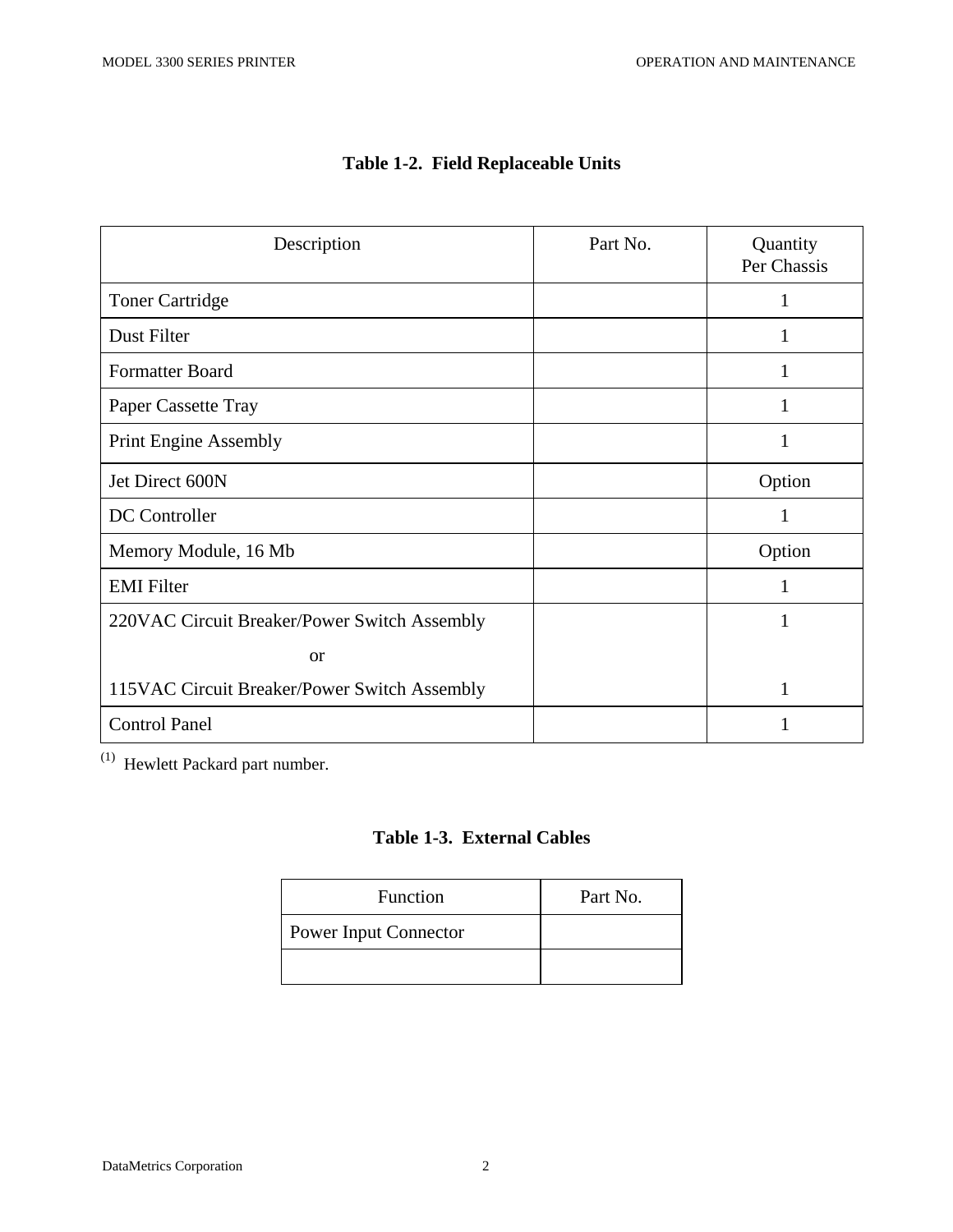h

 $\overline{\mathbf{r}}$ 

 $\Gamma$ 

| Connector | Function             | Pin              | Signal                |
|-----------|----------------------|------------------|-----------------------|
| J1        | <b>AC Line Power</b> | $\mathbf{A}$     | AC HOT                |
|           |                      | $\bf{B}$         | <b>NEUTRAL</b>        |
|           |                      | $\mathbf C$      | <b>CHASSIS GROUND</b> |
| J2        | Parallel Interface   | $\mathbf{1}$     | <b>DATA STROBE</b>    |
|           |                      | $\boldsymbol{2}$ | DATA BIT 0            |
|           |                      | 3                | DATA BIT 1            |
|           |                      | $\overline{4}$   | DATA BIT 2            |
|           |                      | $\mathfrak s$    | DATA BIT 3            |
|           |                      | $\sqrt{6}$       | DATA BIT 4            |
|           |                      | $\tau$           | DATA BIT 5            |
|           |                      | $8\,$            | DATA BIT 6            |
|           |                      | 9                | DATA BIT 7            |
|           |                      | 10               | <b>ACKNLG</b>         |
|           |                      | 11               | <b>BUSY</b>           |
|           |                      | 12               | PAPER OUT             |
|           |                      | 13               | <b>SELECT</b>         |
|           |                      | 14               | <b>AUTO LF</b>        |
|           |                      | 15               | $\rm NC$              |
|           |                      | 16               | <b>LOGIC GND</b>      |
|           |                      | 17               | <b>CHASSIS GND</b>    |
|           |                      | 18               | $+5V$                 |
|           |                      | 19               | <b>GND</b>            |
|           |                      | 20               | <b>GND</b>            |
|           |                      | 21               | <b>GND</b>            |
|           |                      | 22               | <b>GND</b>            |
|           |                      | 23               | <b>GND</b>            |
|           |                      | 24               | <b>GND</b>            |
|           |                      | 25               | <b>GND</b>            |
|           |                      | 26               | <b>GND</b>            |
|           |                      | 27               | <b>GND</b>            |
|           |                      | 28               | <b>GND</b>            |
|           |                      | 29               | <b>GND</b>            |
|           |                      | 30               | <b>GND</b>            |
|           |                      | 31               | <b>INIT</b>           |
|           |                      | 32               | <b>FAULT</b>          |
|           |                      | 33               | <b>GND</b>            |
|           |                      | 34               | <b>UNDEFINED</b>      |
|           |                      | 35               | <b>UNDEFINED</b>      |
|           |                      | 36               | <b>DSL</b>            |
|           |                      |                  |                       |
|           |                      | $\mathbf{1}$     | TRANSMIT+             |
|           |                      | $\boldsymbol{2}$ | TRANSMIT-             |
| J3        | 10BaseT Ethernet     | $\mathfrak{Z}$   | RECEIVE+              |
|           |                      | 6                | RECEIVE-              |

|  |  | <b>Table 1-4. External Connector Signal Assignments</b> |
|--|--|---------------------------------------------------------|
|  |  |                                                         |

 $\overline{\phantom{0}}$ 

 $\overline{\phantom{a}}$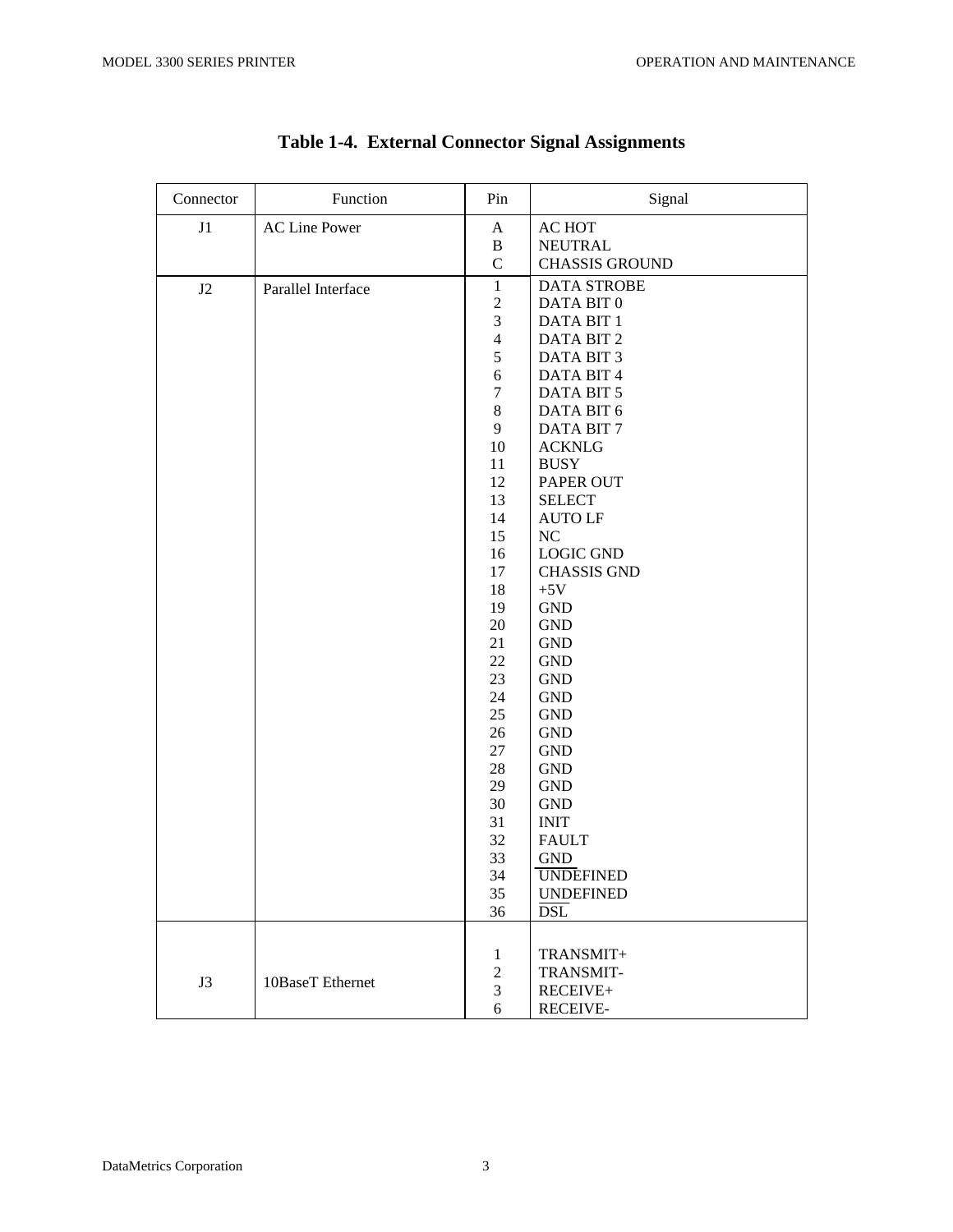**2.2. Applicable Documents** 

# **2. GENERAL INFORMATION**

#### **2.1. Scope**

This manual provides information and instructions required for the operation and maintenance of the Model 3300 Series printer manufactured by Peripheral Equipment Corporation.

| <b>Military Standards</b>   |                                                                                                                    |
|-----------------------------|--------------------------------------------------------------------------------------------------------------------|
| MIL-STD-461C                | <b>Electromagnetic Emission and Susceptibility Requirements</b><br>for the Control of Electromagnetic Interference |
| <b>Commercial Standards</b> |                                                                                                                    |
| <b>IEEE-1284B</b>           | Standard Signaling Method, Bidirectional Parallel Peripheral<br>Interface                                          |
| <b>Hewlett Packard</b>      |                                                                                                                    |
| C <sub>7058-90956</sub>     | HP LaserJet 2200 Series Printer User's Manual                                                                      |
| 5969-8517                   | <b>HP JetDirect Print Server Installation Guide</b>                                                                |

#### **2.3. Printer Description**

The Model 3300 Series printer is a ruggedized, general-purpose laser printer that is configured in a single enclosure. The equipment is packaged using environmental management techniques that protect internal components from shock, vibration, temperature extremes, and EMI/RFI. The chassis may be configured for tabletop or rack-mount operation. The printer includes the following primary functional elements:

- Power subsystem
- Printing subsystem
- Control console
- Cooling system
- External interfaces

#### **2.3.1. Power Subsystem**

The Model 3300 Series printer operates with either 115 Vac or 230 Vac input power. The input power configuration is established at the factory. The power subsystem includes an EMI filter, circuit breaker/power switch and a step down trasformer if input power is 230 Vac.. DC voltages required for various printer functions are generated within the commercial print engine.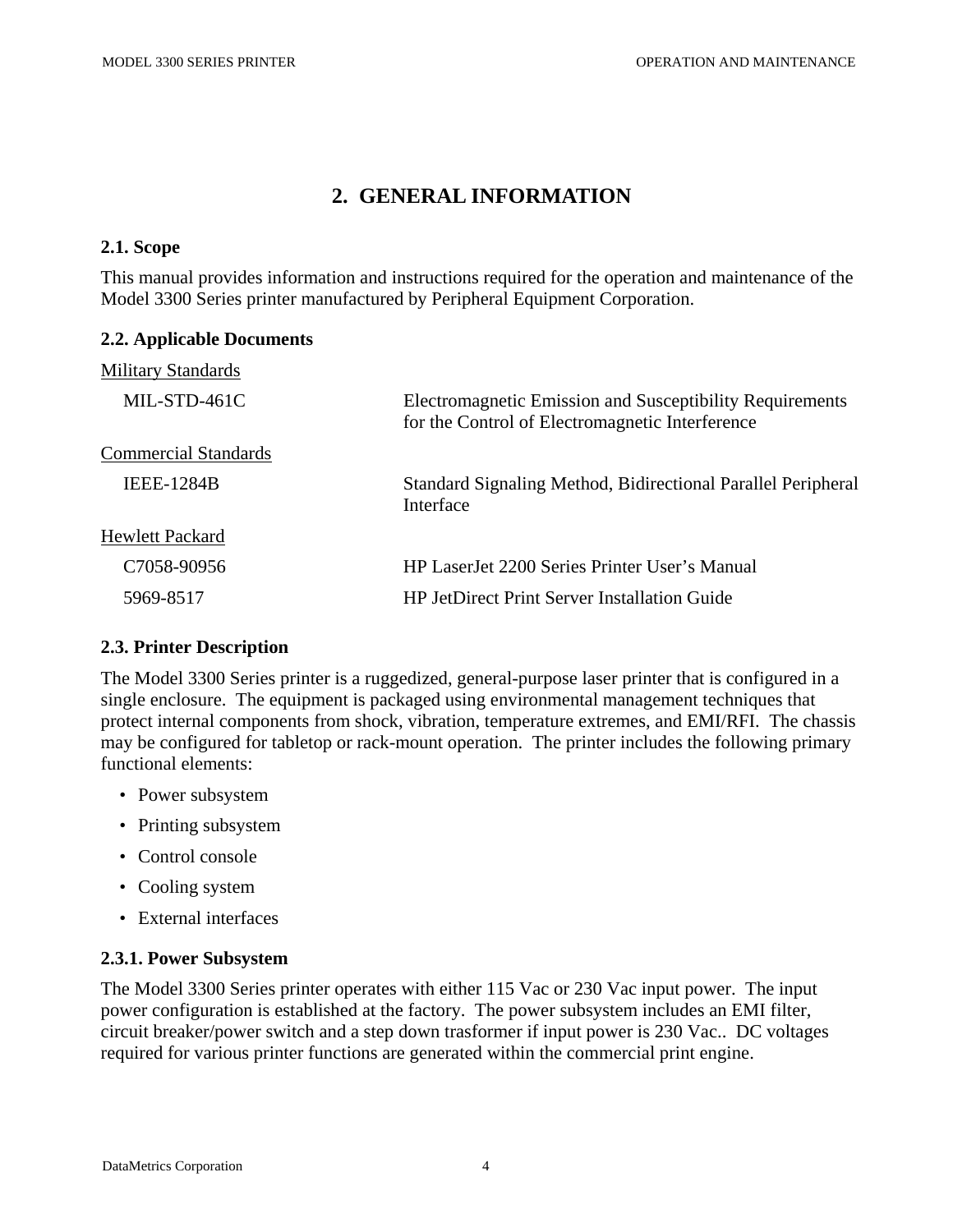#### **2.3.2. Printing Subsystem**

The Model 3301 Series printer incorporates a Hewlett Packard LaserJet 2200d print engine that provides true 1200 x 1200 dpi resolution text and graphics with a print speed of 19 pages per minute. The printer formatter includes an Motorola RISC-based formatter and 8 Mb memory, which is expandable to 72 Mb. Memory Enhancement Technology (MEt) automatically compresses data, which allows printing of images that are more complex than available memory would normally permit.

The printer may be operated with any host computer that supports Windows 3.1x, Windows 95, 96, 2000, Millennium, NT 4.0, XP and Macintosh System 7.5.5. The printer supports the PCL6 printer language, which includes 45 scalable TrueType fonts and one bitmapped line printer font. Built-in HP-GL/2 vector graphics are included to produce up to 128 shades of gray. The printer supports HP PostScript, Level 2, with 35 built-in PostScript language fonts. The printer automatically detects and switches to the appropriate language for the print job.

The printer automatically loads Letter, A4, Executive, B5, or Legal paper from the 250-sheet cassette. Paper may be manually fed through the upper front-panel access door. The toner cartridge will support printing of 5,000 typical single-sided pages. The standard printer configuration incorporates an IEEE-1284B bi-directional parallel Centronics interface.

#### **2.3.3. Control Console**

The control console is located on the right side of the printer front panel. This console is the operator interface for print operations other than those controlled from the host computer. Controls and indicators are described in Chapter 4.

#### **2.3.4. Cooling System**

The ruggedized Model 3300 Series printer utilizes the cooling mechanism of the commercial print engine. A single fan is located on the upper left side of the inner chassis.

#### **2.3.5. External Interfaces**

The rear panel of the printer includes connectors for prime power and the host computer data interface. A chassis ground lug is located on the rear panel adjacent to the power connector.

#### **2.4. Specifications**

Equipment specifications for the Model 3300 Series printer are defined in Tables 2-1 through 2-3.

#### **2.5. Options**

The Model 3300 Series printer may be configured with the optional features listed in the following paragraphs. Options included in a delivered configuration are defined in Chapter 1.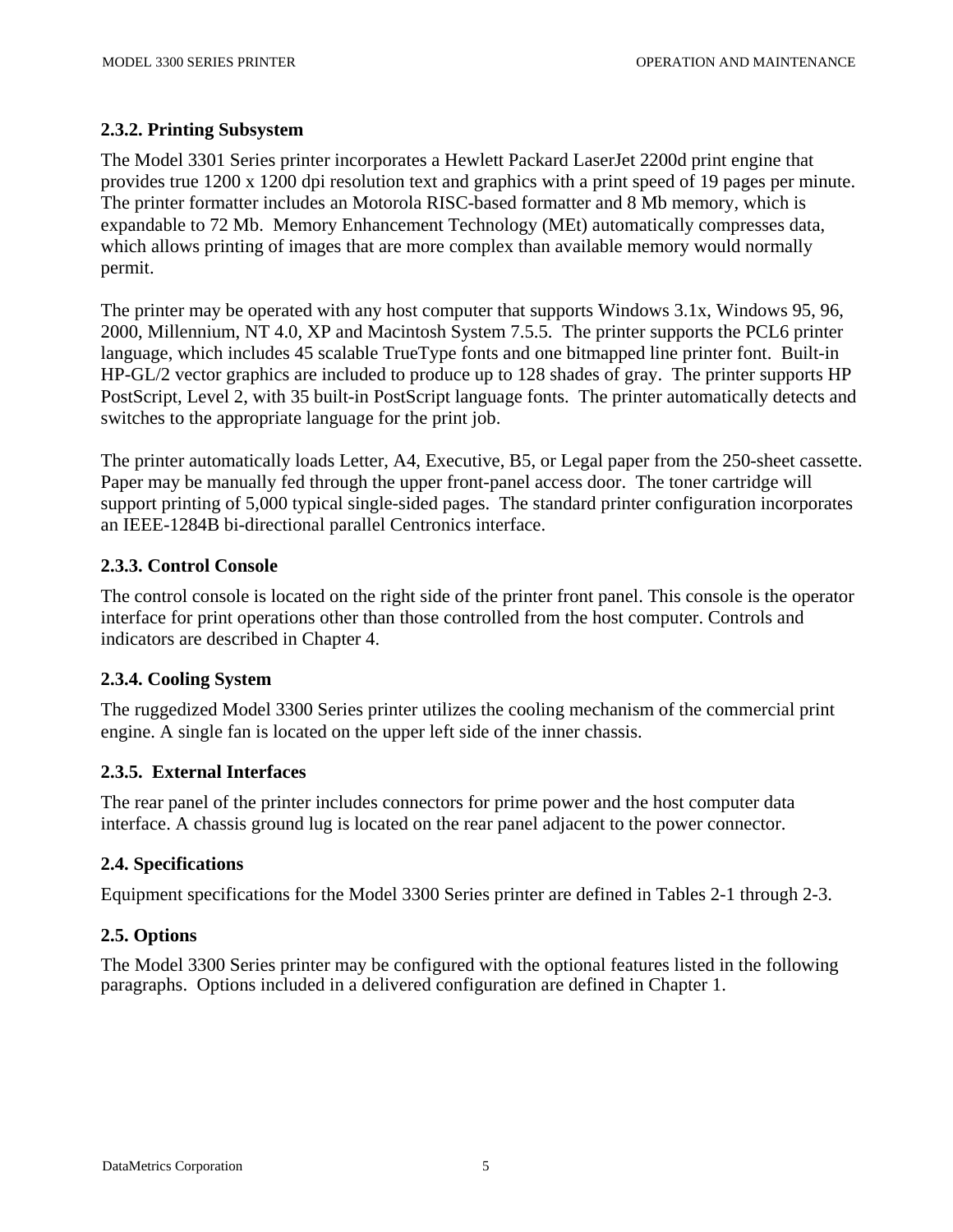#### **2.5.1. Memory**

The printer includes provisions for two memory expansion modules. The base system includes 8 Mb memory, which can be expanded to a total of 72 Mb. Memory modules are available in 16 Mb and 32 Mb configurations.

#### **2.5.2. PostScript Level 2**

The printer is equipped with HP PostScript Level 2 printer language emulation with 35 built-in PostScript language fonts and 8 Mb RAM.

#### **2.5.3. Ethernet Interface**

The HP JetDirect EX Plus option provides a 10baseT interface. The external Ethernet interface is located at the rear panel of the unit.

#### **2.6. Supplementary Documentation**

Supplementary information pertaining to the commercial hardware and software that forms a part of the Model 3300 Series printer is provided in the HP LaserJet 2200 Series Printer User's Guide (C7058-90956)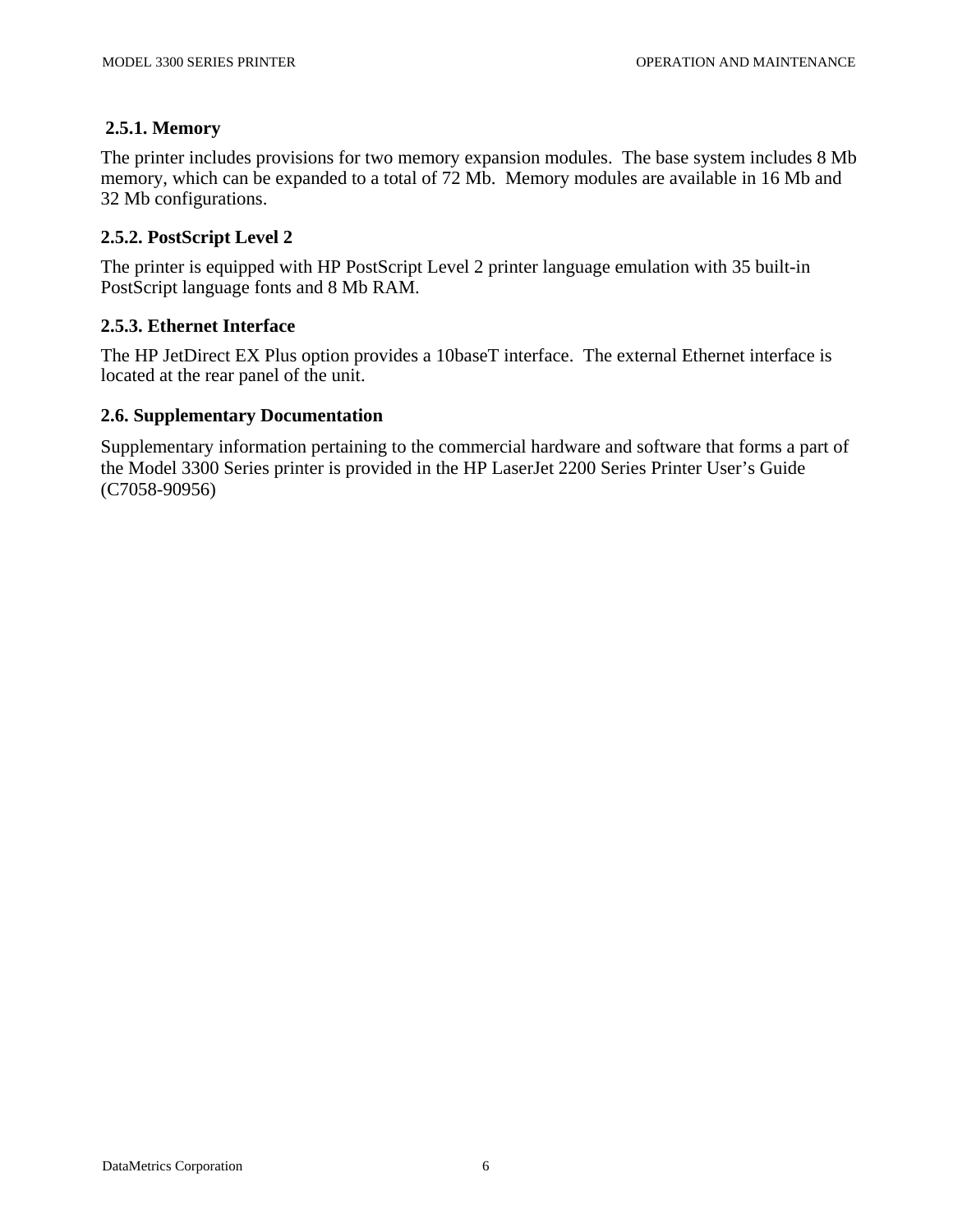|  |  | <b>Table 2-1. Physical Specifications</b> |
|--|--|-------------------------------------------|
|--|--|-------------------------------------------|

| Characteristic | Description     |
|----------------|-----------------|
| Dimensions     | See Figure 3-1. |
| Weight         | 50 lb max       |

| Characteristic           | Description                                |
|--------------------------|--------------------------------------------|
| <b>Input Voltage</b>     |                                            |
| 115 Vac input (standard) | 90 to 132 Vac, single-phase, 47 to 440 Hz  |
| 230 Vac input (optional) | 198 to 264 Vac, single phase, 50 to 60 Hz  |
| <b>Input Current</b>     |                                            |
| 115 Vac input (standard) | $0.07$ A / 1.5 A at 115 Vac <sup>(1)</sup> |
| 230 Vac input (optional) | 0.03 A / 0.75 A at 230 Vac <sup>(1)</sup>  |

# **Table 2-2. Electrical Specifications**

<sup>(1)</sup> Sleep mode/active printing mode.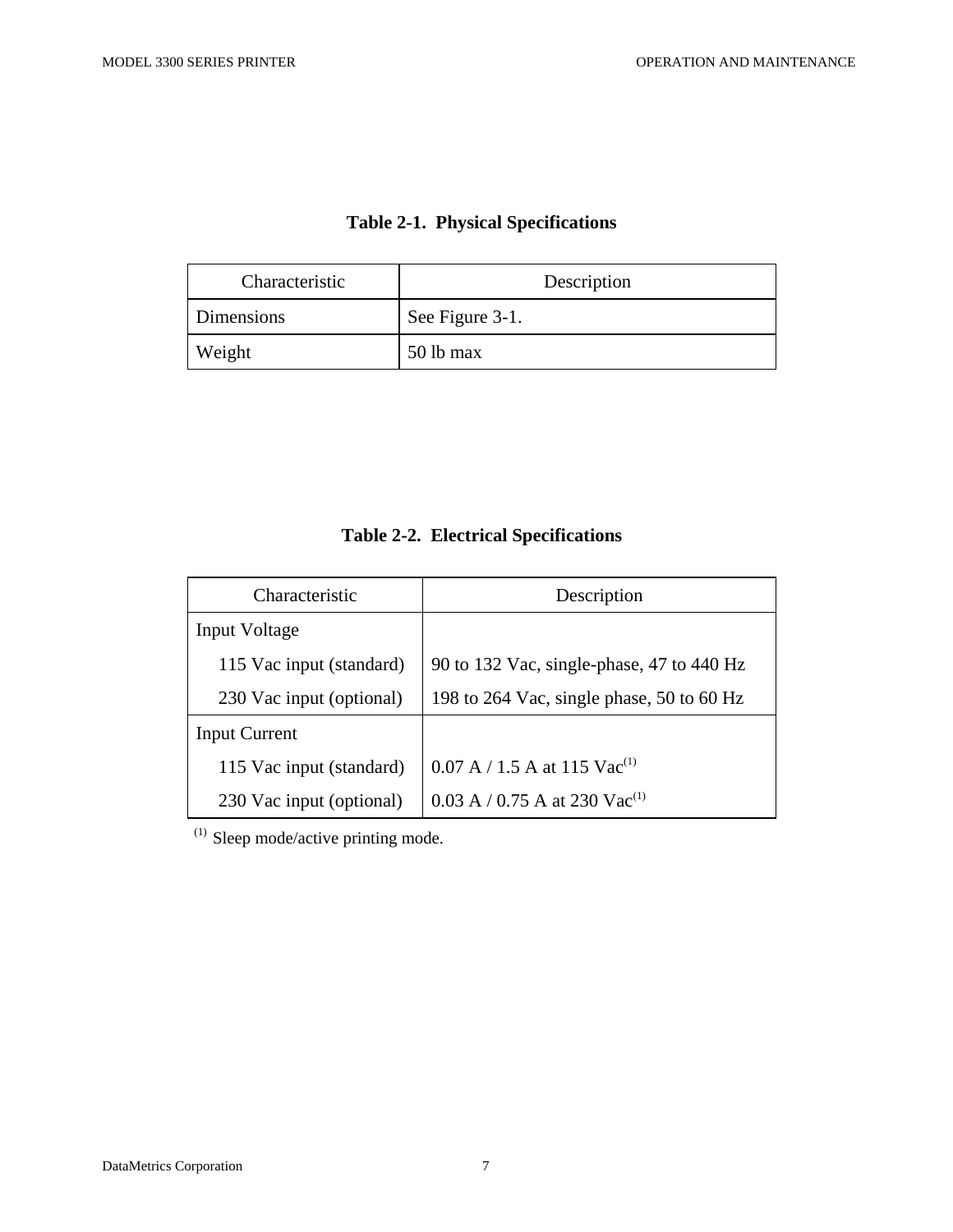| Characteristic                     | Description                                                           |
|------------------------------------|-----------------------------------------------------------------------|
| Temperature                        |                                                                       |
| Operating                          | 0 to $55^{\circ}$ C                                                   |
| Non-operating                      | -40 to $70^{\circ}$ C                                                 |
| Relative humidity (non-condensing) | 10 to 90%                                                             |
| Altitude                           |                                                                       |
| Operating                          | 15,000 ft                                                             |
| Non-operating                      | 50,000 ft                                                             |
| Random vibration (non-operating)   | 0.01 $g^2$ /Hz at 10 to 2,000 Hz                                      |
| Shock (non-operating)              | 20 g, 11 ms                                                           |
| Acoustic noise                     | $<$ 50 dBA at 1 m                                                     |
| <b>EMI/EMC</b>                     | MIL-STD-461, Methods CE03, CS01, CS02,<br>CS06, RE02, RS02, and RS03. |
| Fungus                             | No fungus-nutrient materials                                          |

**Table 2-3. Environmental Specifications**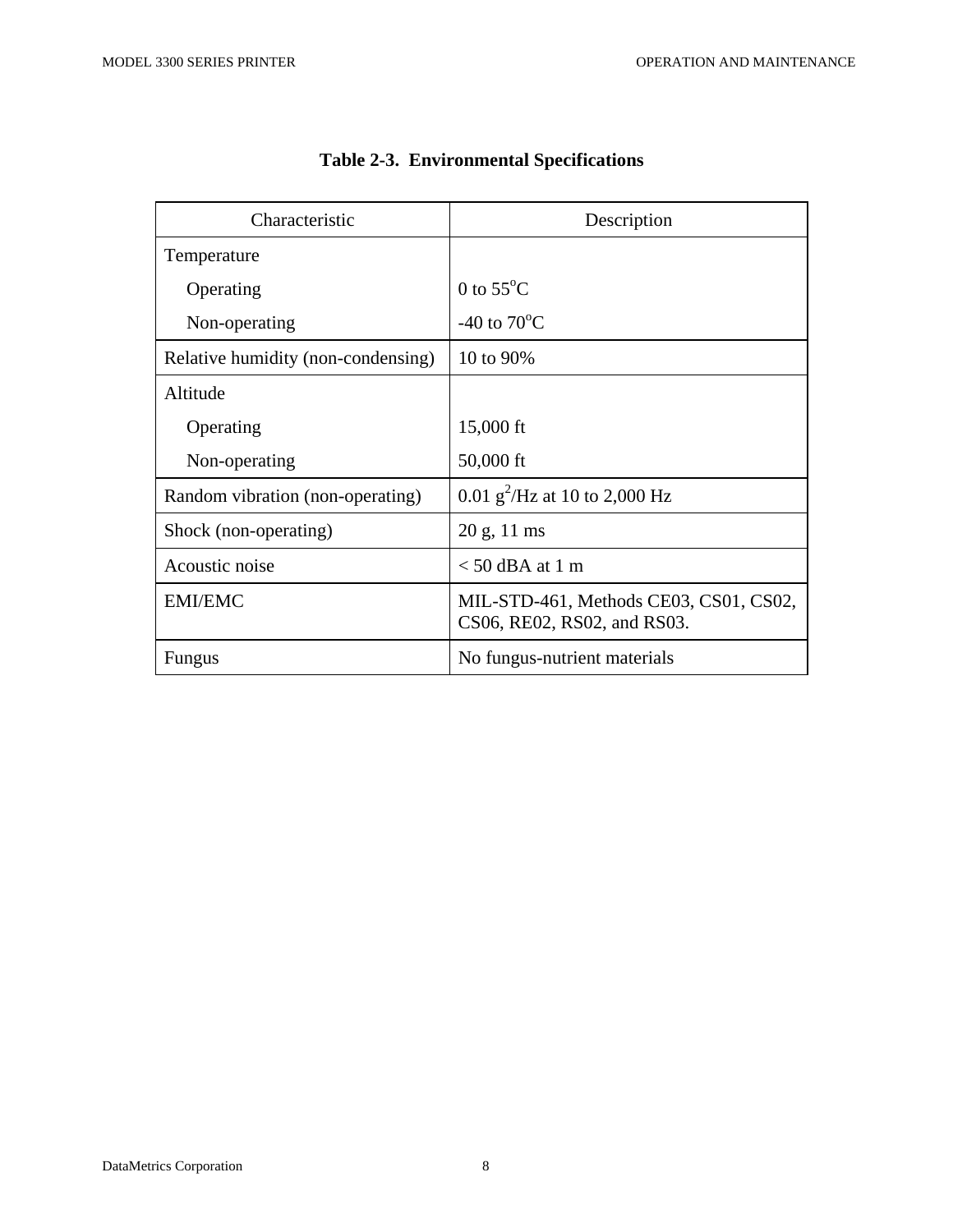#### **2.7. Introduction**

This chapter provides information and instructions required for installation of the Model 3300 Series printer. Information is included concerning chassis installation configuration, unpacking, toner cartridge installation, paper supply provisions, connecting of external cabling, software installation, and storage.

#### **2.8. Chassis Installation Configuration**

The Model 3300 Series printer is table top mounting configuration. Chassis dimensions applicable to the installation environment are identified in Figure 3-1.

#### **2.9. Unpacking**

Follow the steps listed below to unpack the Model 3300 Series printer and prepare the unit for installation. Packing materials should be retained for future use.

- a. Carefully remove the printer from the shipping container. Inspect the unit for any evidence of damage.
- b. Open the paper cassette tray access door. Slide the paper tray out of the printer and remove the shipping retainer from the tray.

#### **2.10. Toner Cartridge Installation**

The Model 3300 Series printer is shipped without the toner cartridge installed. Follow the procedure defined below to install the cartridge.

a. Remove the toner cartridge from its packaging. Gently shake the cartridge to evenly distribute the toner.

Caution

To prevent damage, do not expose the cartridge to light for more than a few minutes.

- b. Remove the sealing tape from the cartridge.
- c. Open the top cover of the printer.
- d. Unfasten and lift the toner cartridge retainer located on the right side of the print engine.
- e. Insert the cartridge in the print-engine carriage in the direction of the arrows provided on the cartridge. Move the cartridge into the guides until it stops securely in the printer.
- f. Fasten the toner cartridge retainer.
- g. Close the top cover of the printer.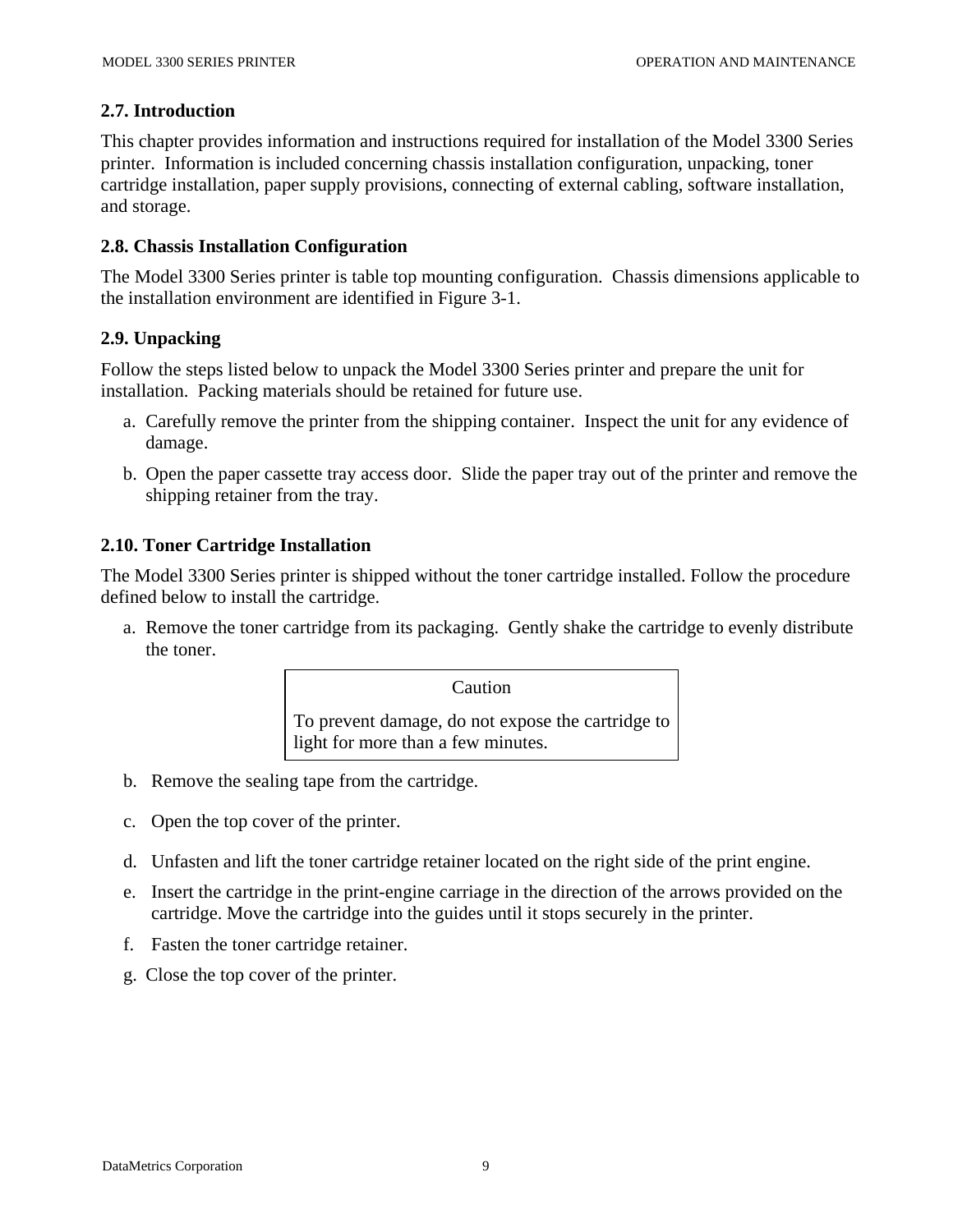

 **Figure 3-1. Installation Dimensions**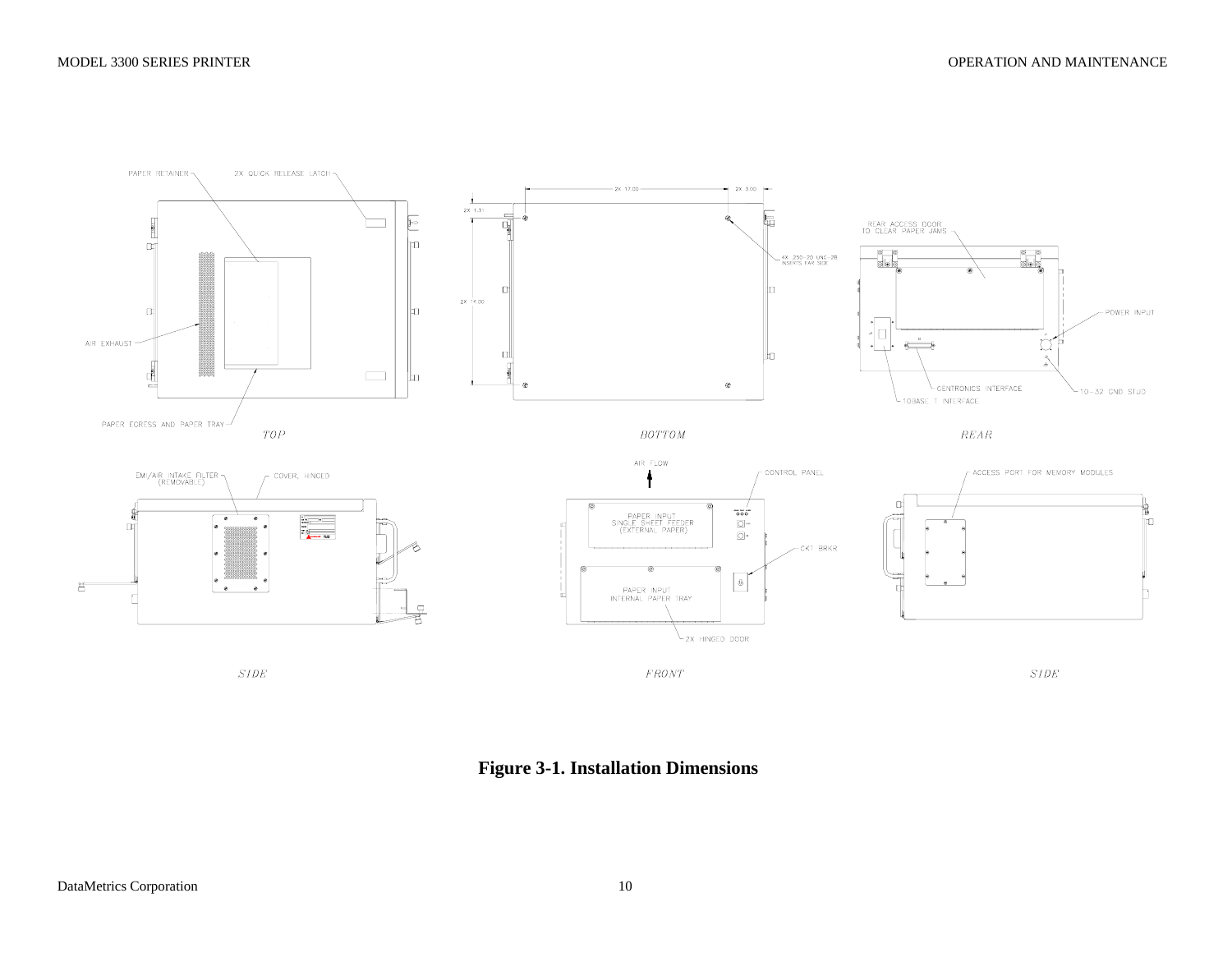#### **2.11. Paper Supply**

The paper cassette tray will accommodate approximately 250 sheets of letter, A4, executive, B5 (ISO), B5 (J15), legal or 8.5 in. x 13 in. paper. The cassette is accessible through the lower front panel door. Cassette guides may be adjusted to accommodate the supported media sizes. Paper supply specifications are provided in Table 3-1. Paper can be manually fed at the entry point accessible through the upper front panel door.

| Paper Source                         | Paper Type     | <b>Dimensions</b>                                            | Weight                                                               |
|--------------------------------------|----------------|--------------------------------------------------------------|----------------------------------------------------------------------|
| <b>Manual Feed</b><br>Tray 1 (upper) | <b>Bond</b>    | $3 \times 5$ in. minimum<br>$(76 \times 127 \text{ mm})$     | 16 to 43 lb<br>$(60 \text{ to } 163 \text{ g/m}^2)$                  |
|                                      |                | $8.5 \times 14$ in. maximum<br>$(216 \times 356 \text{ mm})$ |                                                                      |
|                                      | Transparency   | Same as bond paper                                           | 0.0039 to 0.0045 in. thick<br>$(0.099 \text{ to } 0.114 \text{ mm})$ |
|                                      | Labels         | Same as bond paper                                           | 0.005 to 0.007 in. thick<br>$(0.127 \text{ to } 0.178 \text{ mm})$   |
|                                      | Envelopes      | Same as bond paper                                           | 24 lb maximum<br>$(90 \text{ g/m}^2)$                                |
| Cassette<br>Tray 2 (lower)           | Letter         | 8.5 x 11 in.<br>$(216 \times 279 \text{ mm})$                | 16 to 28 lb<br>$(60 \text{ to } 105 \text{ g/m}^2)$                  |
|                                      | A <sub>4</sub> | 8.3 x 11.7 in.<br>(210 x 297 mm)                             |                                                                      |
|                                      | Executive      | 7.3 x 10.5 in.<br>(191 x 267 mm)                             |                                                                      |
|                                      | $B5$ (ISO)     | $6.9 x 9.9$ in.<br>$(176 \times 250 \text{ mm})$             |                                                                      |
|                                      | $B5$ (JIS)     | 7.2 x 10 in.<br>(182 x 257 mm)                               |                                                                      |
|                                      | Legal          | 8.5 x 14 in.<br>$(216 \times 356 \text{ mm})$                |                                                                      |
|                                      | 8.5 x 13 in.   | 8.5 x 13 in.<br>$(216 \times 330 \text{ mm})$                |                                                                      |

|  |  |  | <b>Table 3-1. Paper Supply Specifications</b> |
|--|--|--|-----------------------------------------------|
|--|--|--|-----------------------------------------------|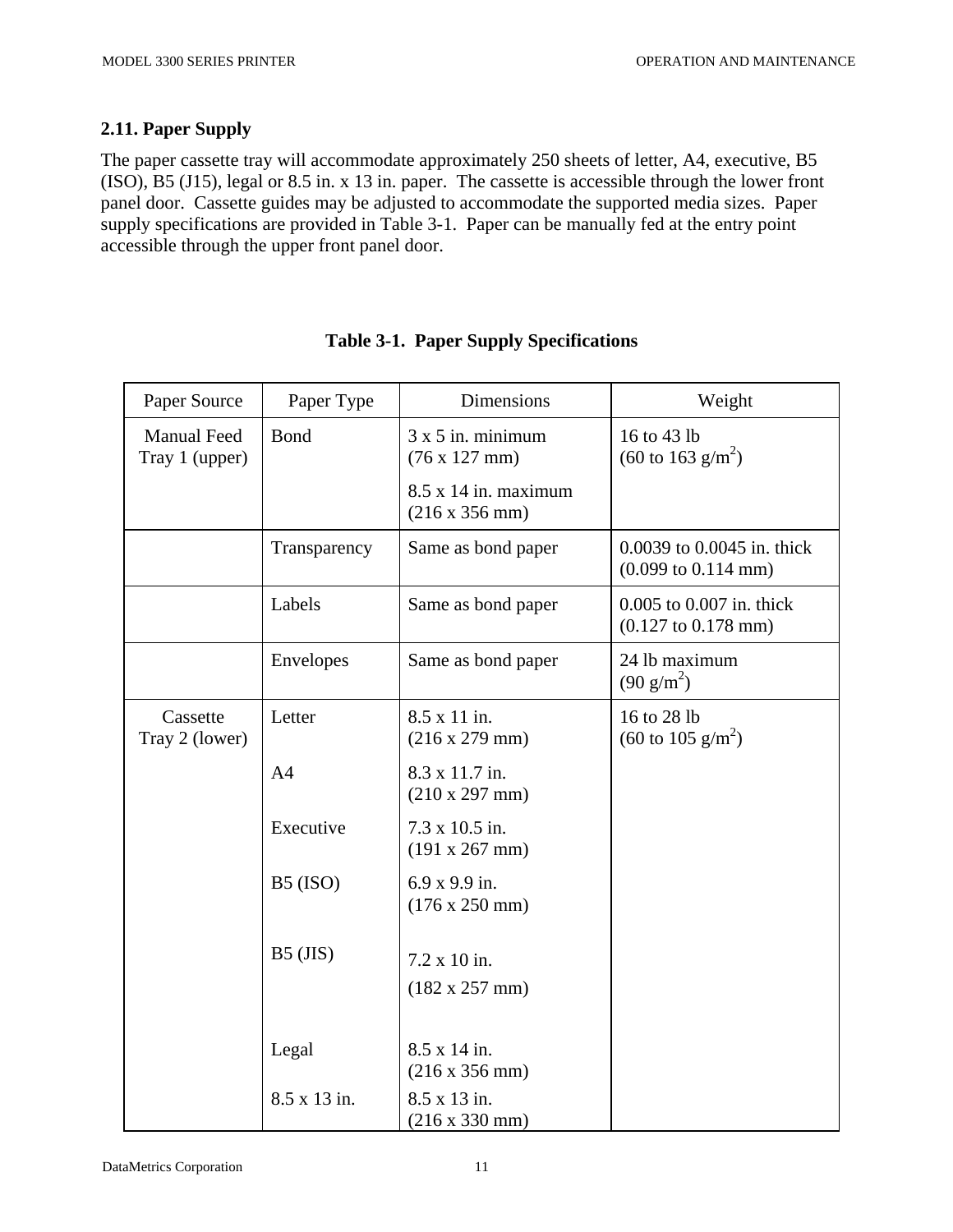#### **2.12. External Cable Installation**

All external interfaces for the Model 3300 Series printer are located at the rear panel (Figure 3-2). External connector signal assignments are defined in Chapter 1. Perform the following steps to connect external cabling.

- a. Verify that the front panel circuit breaker is in the "off" position.
- b. Connect the system ground cable to the ground stud on the rear panel.
- c. Install the host computer data interface cable.
- d. Connect the power cable to the ac input connector on the rear panel.

Caution

Verify that the ac power source conforms to the input power configuration defined in Chapter 1.

#### **2.13. Software Installation**

The HP LaserJet 2200d software must be installed before the Model 3301 Series printer can be used. Information and instructions required for installation and configuration of printer software are provided in the HP LaserJet 2200d Series Printer User's Manual (C7058-90956).

#### **2.14. Limited Operation, Storage, and Transportation**

If the printer is not operated for more than 1 week, the toner cartridge should be removed and stored in a humidity-controlled environment. This provision is particularly important when the equipment is used in a high-humidity environment. If the printer is to be stored or transported, the unit should be packaged as originally shipped. The printer can be stored or transported in any manner that is consistent with the environmental conditions identified in Table 2-3.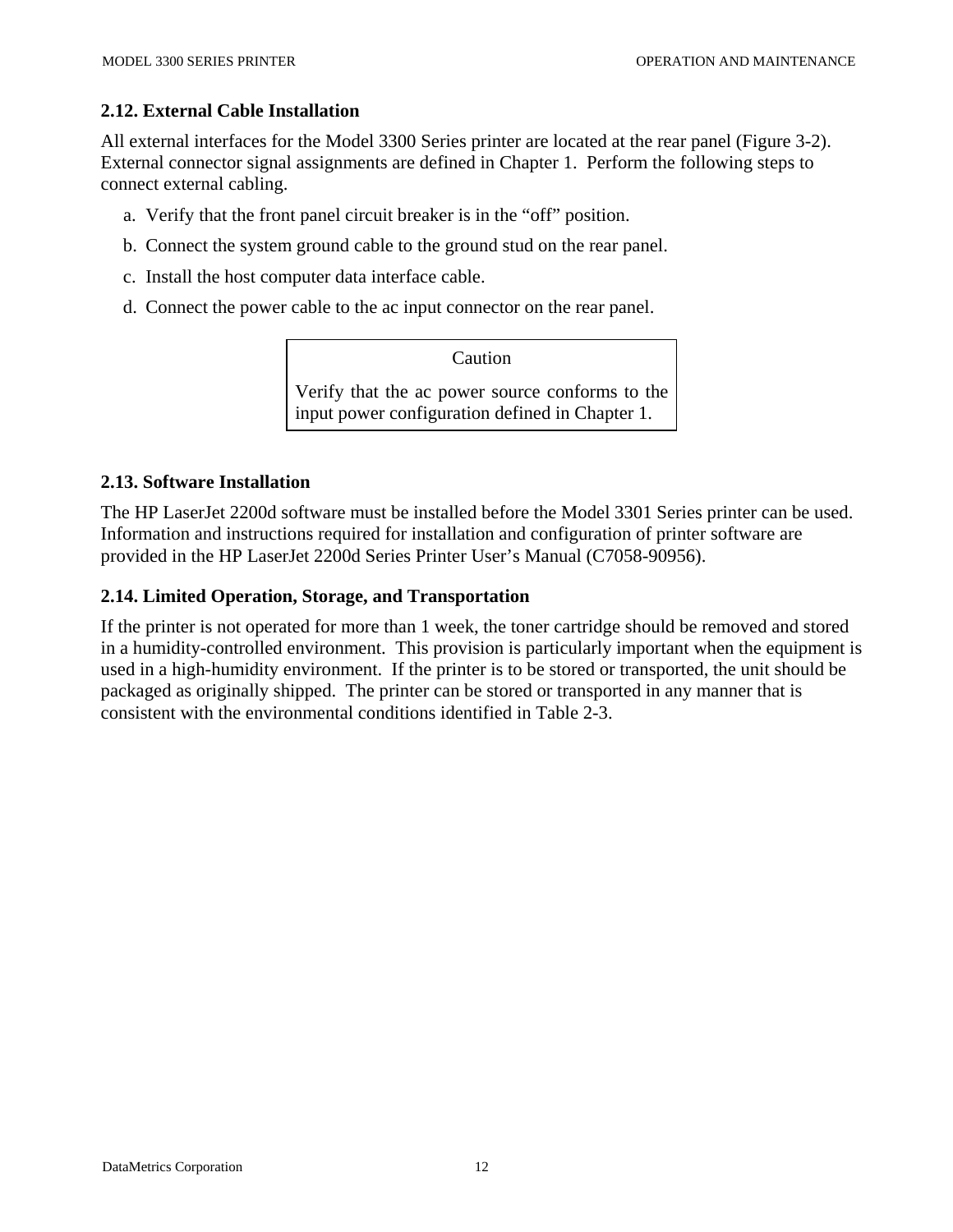

**Figure 3-1. Rear Panel**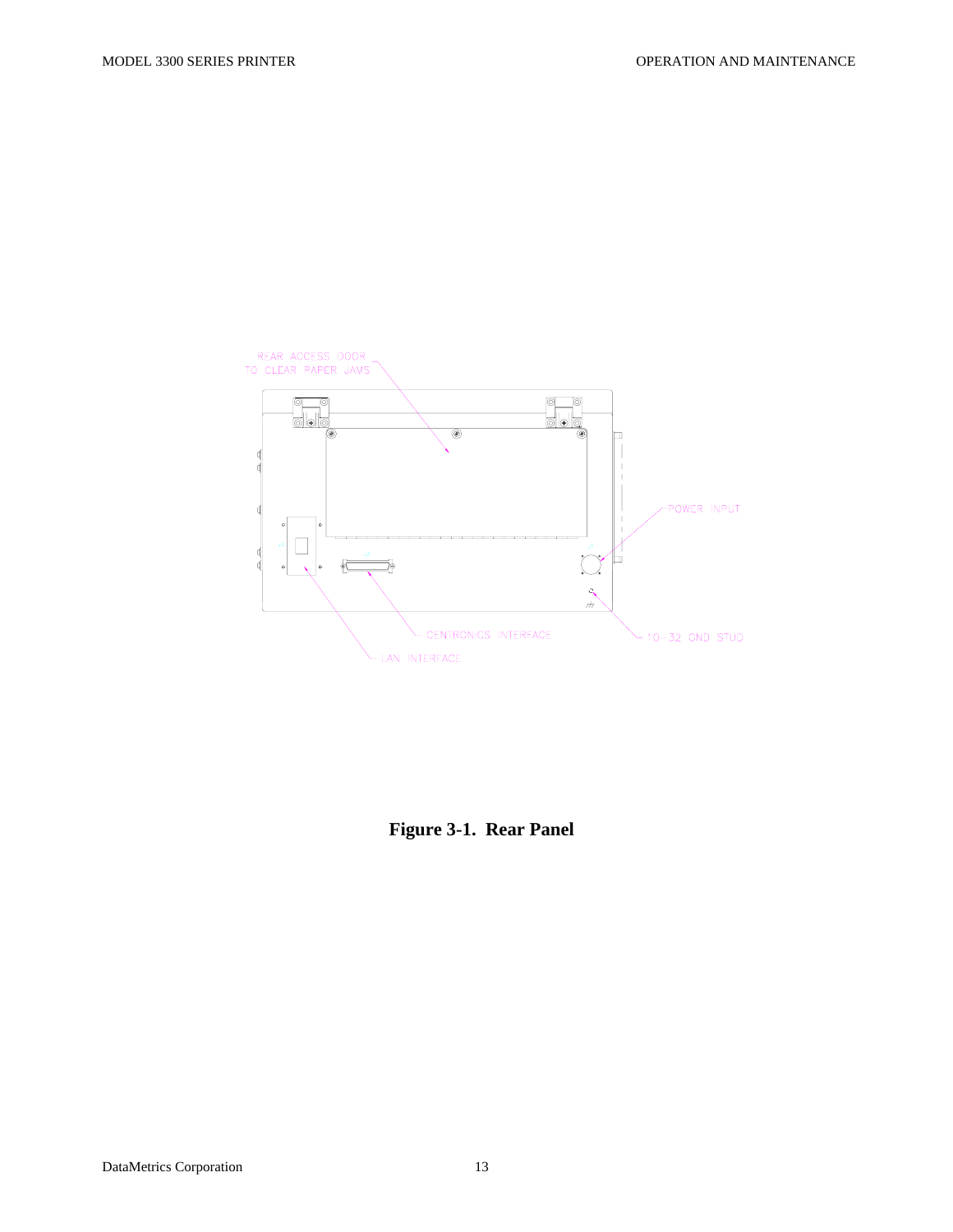# **3. OPERATION**

#### **3.1. Introduction**

This chapter provides information concerning printer controls and indicators, test printing, normal operation, error conditions, and shutdown. Before the unit is powered up for the first time, verify that the installation procedures defined in Chapter 3 have been performed.

#### **3.2. Controls and Indicators**

All controls and indicators required for operation of the Model 3300 Series printer are located at the front panel of the unit (Figure 4-1). Control console switches and indicators are shown in Figure 4-2. Controls and indicators are described in Table 4-1. Printer status indications for normal operation are identified in Table 4-2.



**Figure 4-1. Front Panel**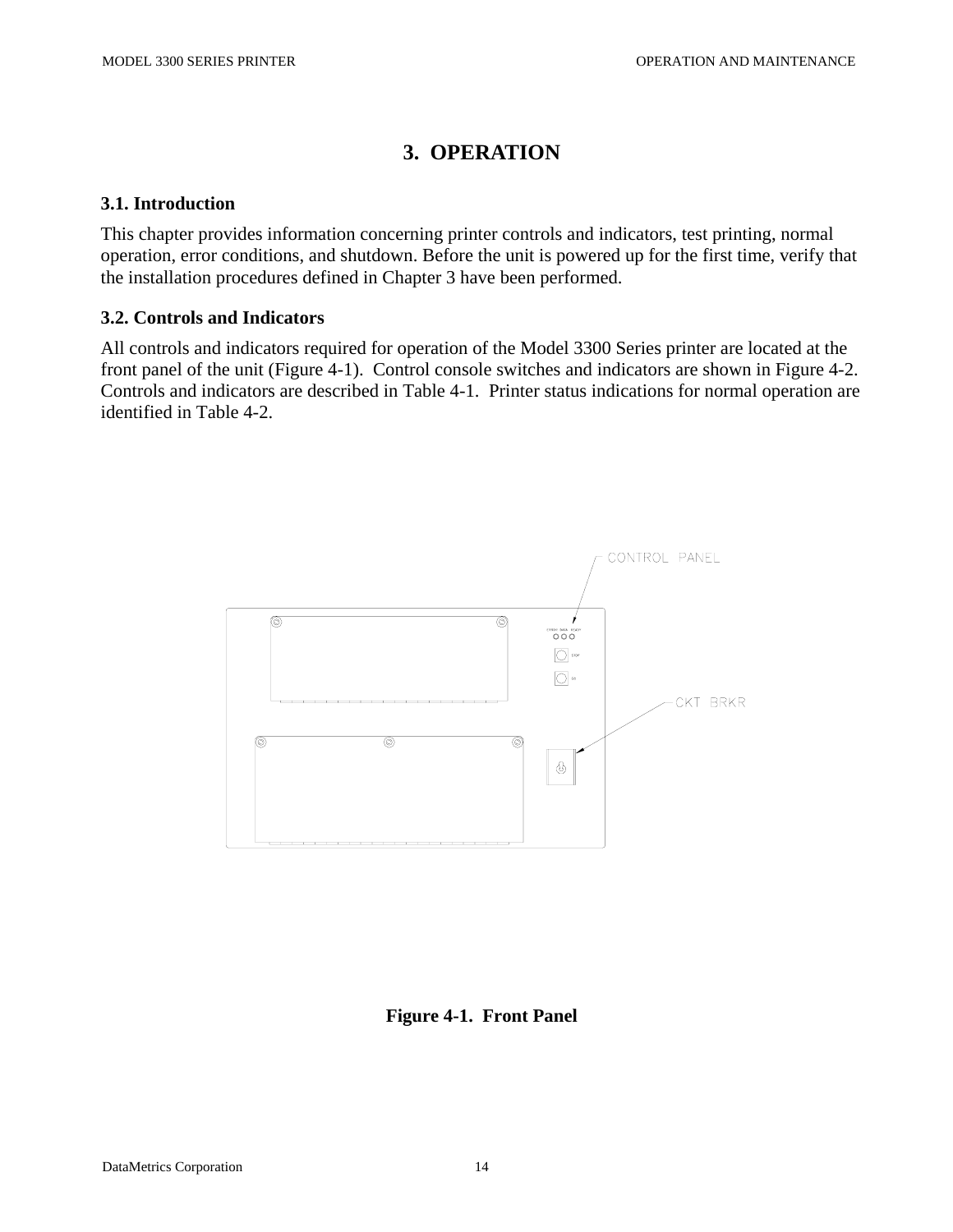

**Figure 4-2. Control Console**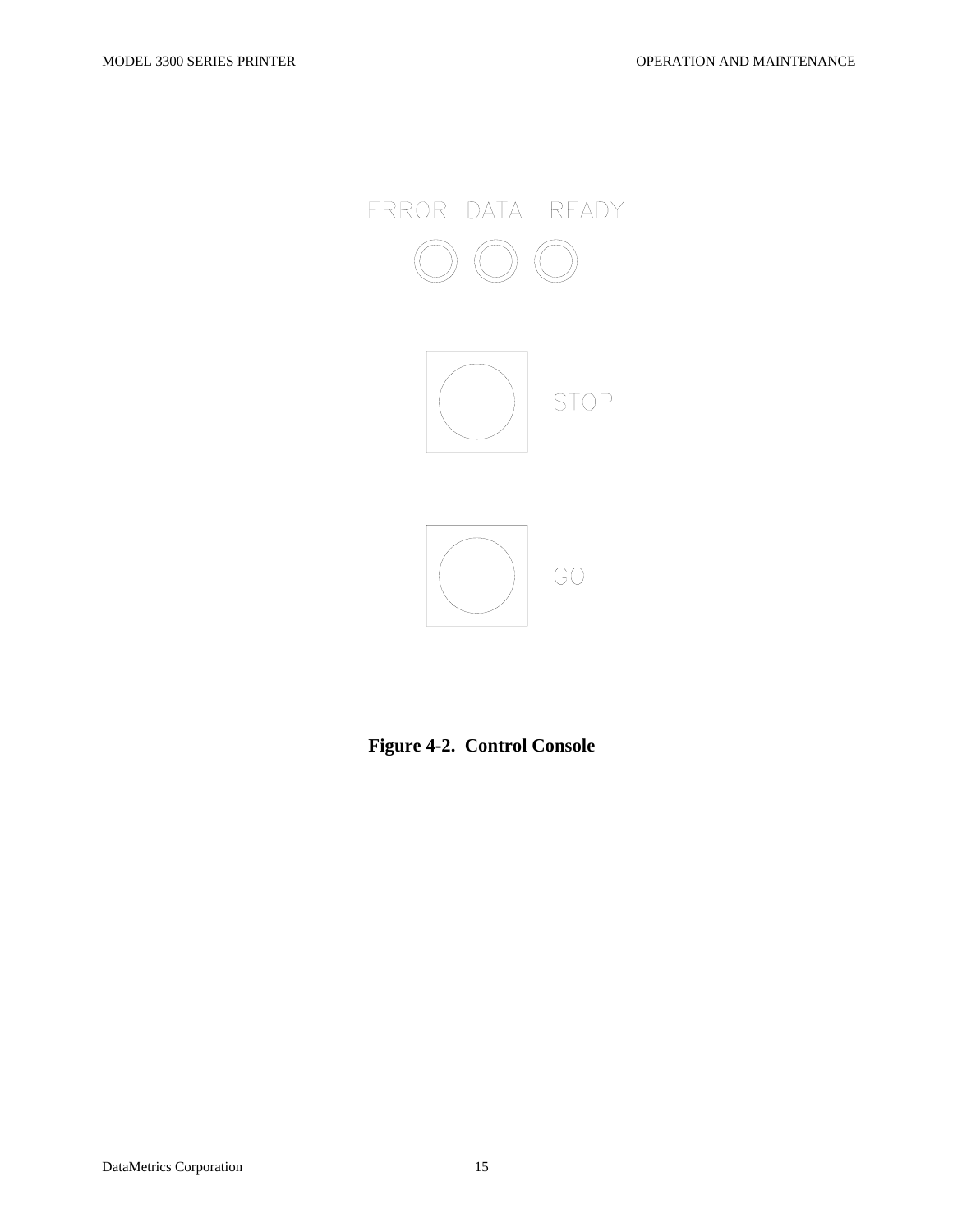| Identification | Description            | Function                                                                                                                                                                                       |
|----------------|------------------------|------------------------------------------------------------------------------------------------------------------------------------------------------------------------------------------------|
|                | Circuit breaker/switch | On/off switch and over current-protection device<br>for prime power.                                                                                                                           |
| <b>ERROR</b>   | <b>Yellow LED</b>      | Illumination indicates that the printer has incurred<br>an error condition.                                                                                                                    |
| <b>DATA</b>    | <b>Green LED</b>       | Illumination indicates that the printer is receiving<br>or processing data from the host.                                                                                                      |
| <b>READY</b>   | Green LED              | Illumination indicates that the printer is ready to<br>perform print operations.                                                                                                               |
| <b>STOP</b>    | Membrane switch        | Terminates a print job that is in progress. When<br>pressed, the ERROR and DATA LED's will blink<br>until memory is cleared. When printer memory is<br>cleared, the READY LED will illuminate. |
| GO             | Membrane switch        | When pressed:                                                                                                                                                                                  |
|                |                        | • Printing will resume if the printer is paused or<br>if unprinted data is in memory.                                                                                                          |
|                |                        | A demonstration page will be printed if the<br>$\bullet$<br>printer is in the ready state.                                                                                                     |
|                |                        | • Certain print errors will be cleared.                                                                                                                                                        |

### **Table 4-1. Controls and Indicators**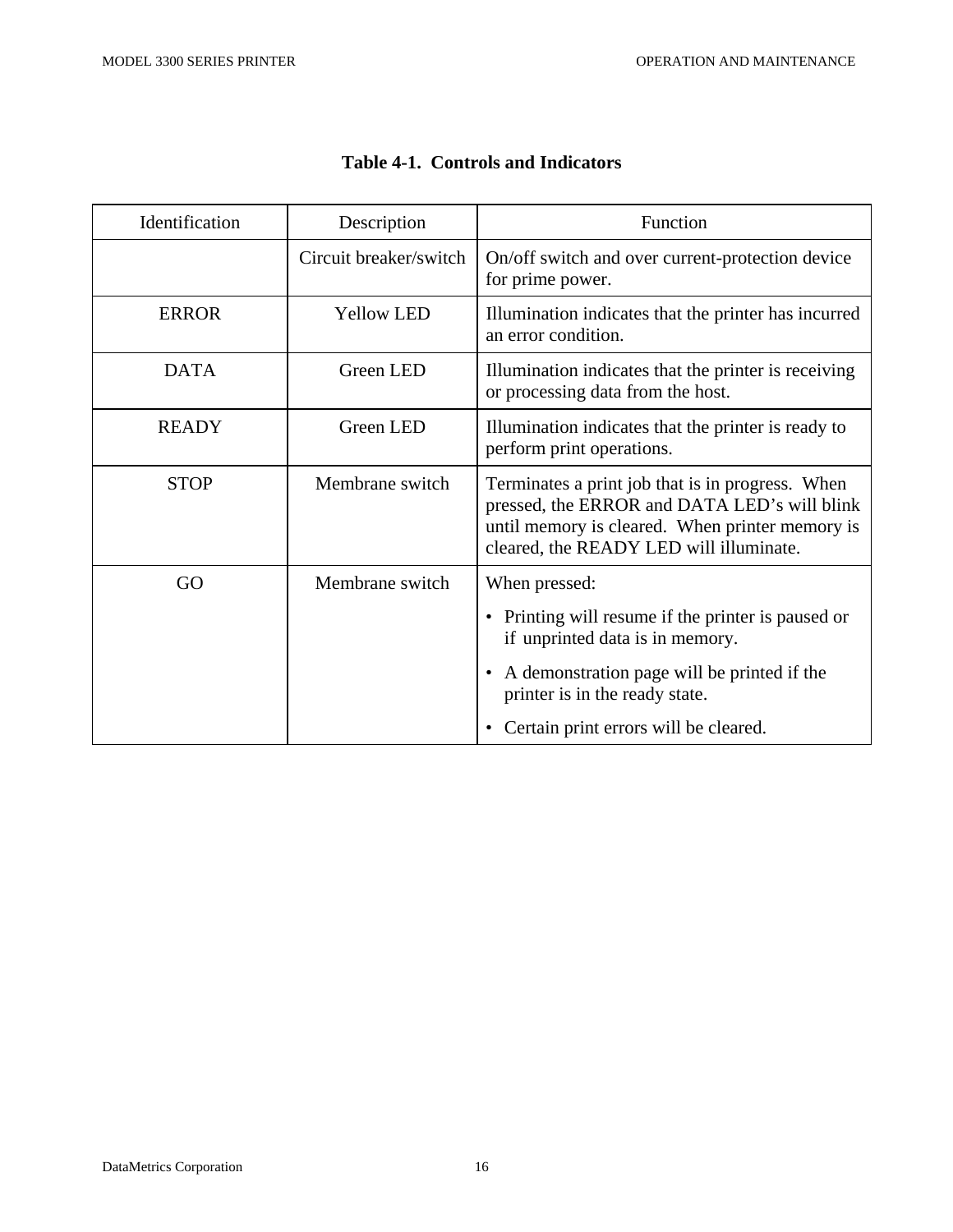| <b>Indicator Status</b> |                 |                 | <b>Status Description</b>                                                                                                                                                                            |
|-------------------------|-----------------|-----------------|------------------------------------------------------------------------------------------------------------------------------------------------------------------------------------------------------|
| <b>ERROR</b>            | <b>DATA</b>     | <b>READY</b>    |                                                                                                                                                                                                      |
| <b>BLINKING</b>         | <b>BLINKING</b> | <b>BLINKING</b> | Startup; indicators cycle one after the other; no<br>action required.                                                                                                                                |
| <b>OFF</b>              | <b>OFF</b>      | ON              | Ready; no action required; pressing the GO button<br>prints demo page.                                                                                                                               |
| <b>OFF</b>              | <b>OFF</b>      | <b>BLINKING</b> | Processing; printer is receiving or processing data;<br>pressing STOP cancels current job.                                                                                                           |
| <b>OFF</b>              | ON              | <b>BLINKING</b> | Data; data is in printer memory waiting to be<br>printed; pressing the GO button prints from Tray 1<br>or from another tray if Tray 1 is empty.                                                      |
| <b>BLINKING</b>         | ON              | <b>OFF</b>      | Manual feed with pause; pressing the GO switch<br>prints from Tray 1 or from another tray if Tray 1 is<br>empty; pressing STOP cancels current job.                                                  |
| <b>BLINKING</b>         | <b>OFF</b>      | <b>OFF</b>      | Paper out; the ERROR light will stay on until<br>paper is added; pressing STOP or GO has no<br>effect.                                                                                               |
| <b>BLINKING</b>         | ON              | <b>OFF</b>      | Paper out (requested tray); adding paper to<br>requested tray causes the printer to start print job;<br>pressing the GO switch prints from another tray.                                             |
| <b>BLINKING</b>         | <b>OFF</b>      | <b>OFF</b>      | Attention; toner cartridge missing, paper out or<br>paper jam; pressing the GO switch causes the<br>printer to attempt to clear the paper jam.                                                       |
| <b>BLINKING</b>         | ON              | <b>OFF</b>      | Continuable error; pressing the GO switch causes<br>the printer to attempt to recover; if unsuccessful,<br>the printer returns to the continuable error state<br>See "Continuable Error" on Page 35. |
| ON                      | ON              | ON              | Service error; printer has experienced an error and<br>cannot recover. See "Service Error" on Page 34.                                                                                               |
| <b>BLINKING</b>         | <b>BLINKING</b> | <b>BLINKING</b> | Accessory error; the printer has experienced an<br>error and cannot recover. See "Accessory Error"<br>on page 37.                                                                                    |

## **Table 4-2. Printer Status Indications During Normal Operation**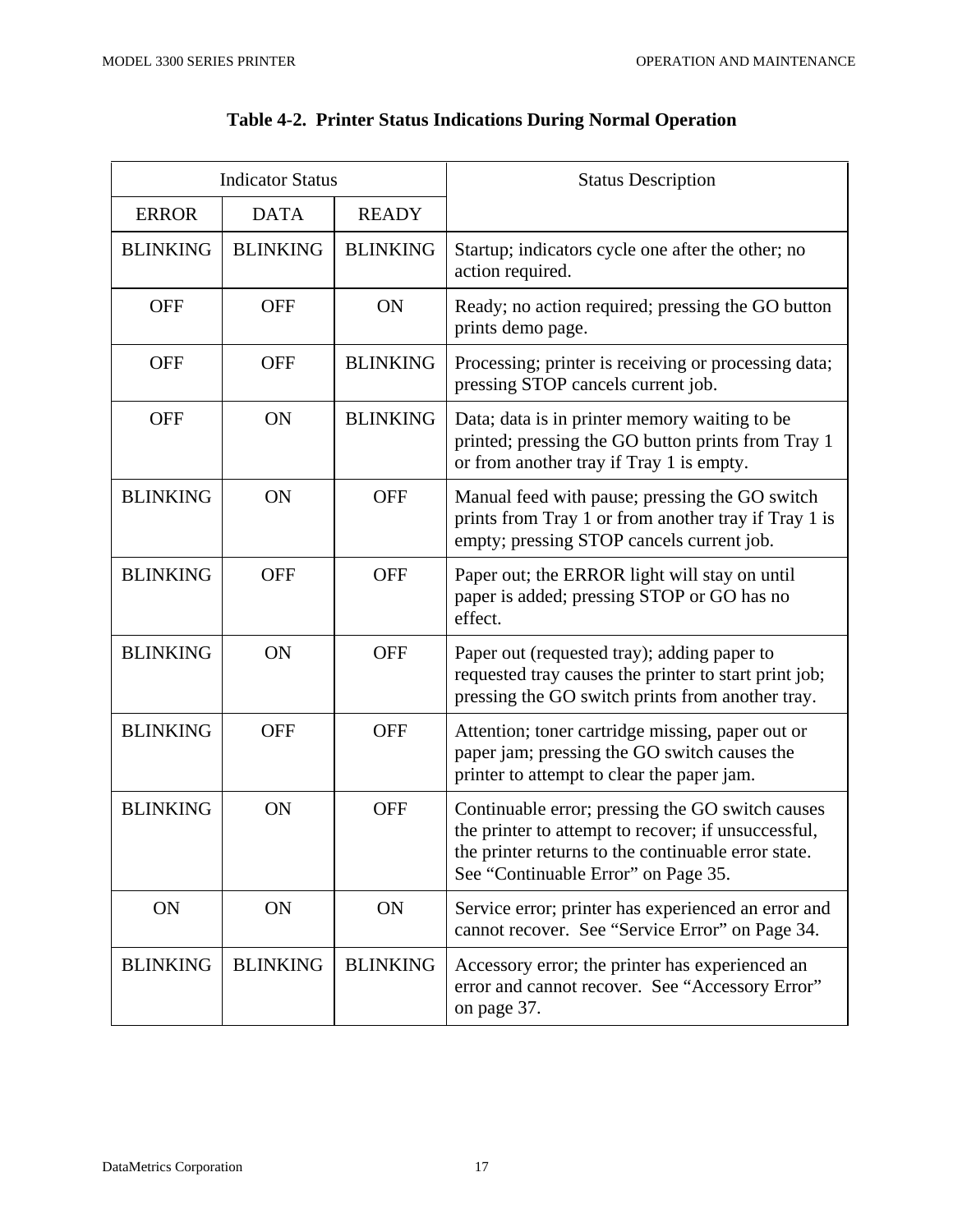### **3.3. Configuration and Test Printouts**

#### **3.3.1. PCL/PostScript**

PCL test pages may be printed from the printer control panel. PostScript test pages can be printed in the same manner if the unit is configured with the PostScript option. Configuration and test printouts contain the following information:

| Test Type             | Description                                                                                  | <b>Test Execution</b>                                                       |
|-----------------------|----------------------------------------------------------------------------------------------|-----------------------------------------------------------------------------|
| Self test             | Identifies the current settings and<br>options for the printer.                              | Press GO and STOP simultaneously<br>when the printer is in the ready state. |
| Demonstration<br>page | Identifies the current printer setup<br>and provides an example of overall<br>print quality. | Press GO when the printer is in the<br>ready state.                         |
| Font list             | Identifies fonts that are currently<br>installed in the printer.                             | Accessible from the HP Laser Jet<br>Utility area of the system software.    |

#### **3.3.2. Ethernet Print Server**

When the unit is configured with the optional EIO (Ethernet I/O Card) and a configuration test print is invoked, a second page will print listing all of the EIO information.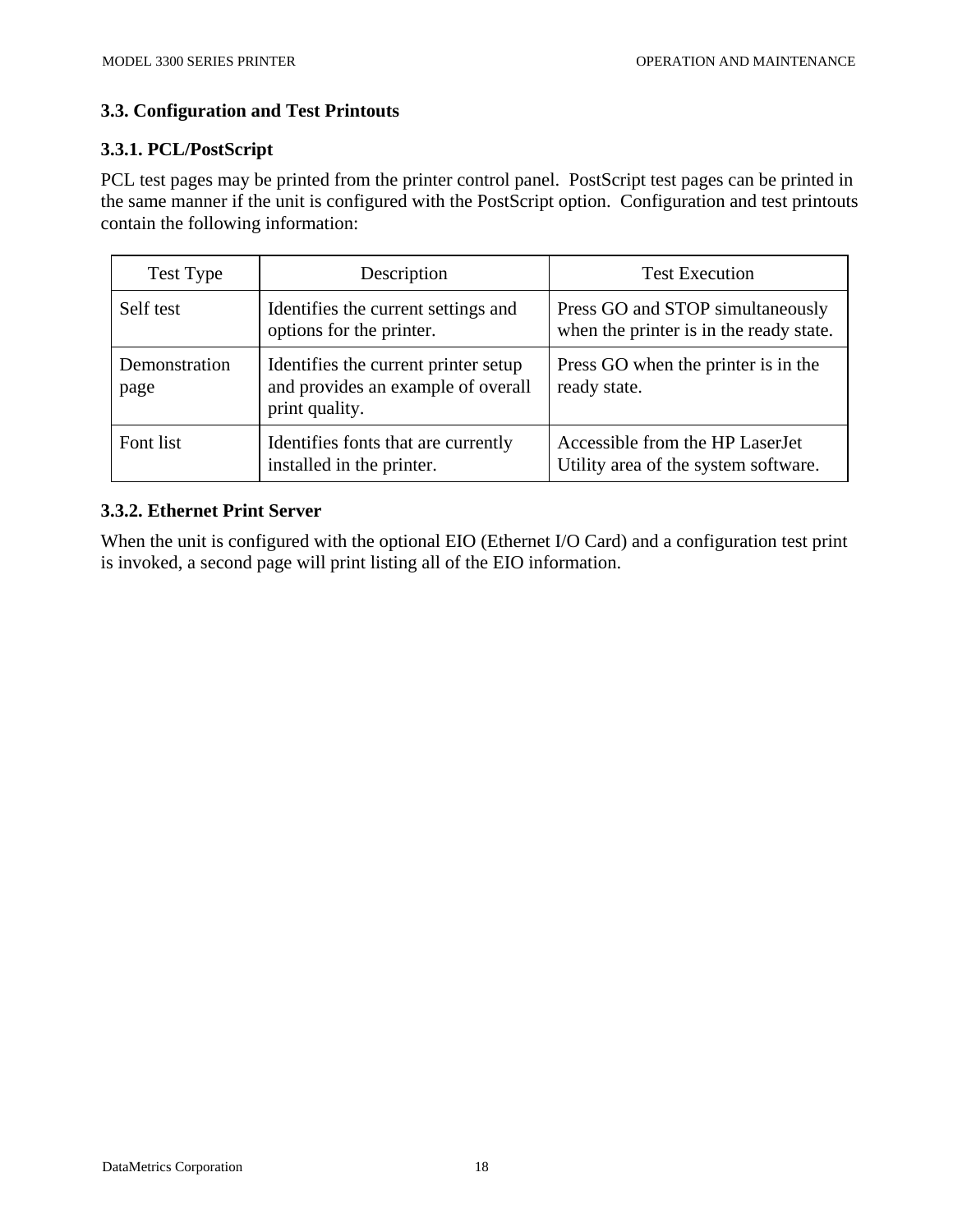#### **3.4. Normal Operation**

Follow the instructions defined below to operate the printer under normal conditions.

- a. Power-up the host computer.
- b. Place the printer power switch in the "on" position.
- c. Verify that the READY LED illuminates after completion of the self-test/warm-up sequence. Once the printer has achieved a ready state, no manual intervention is required to conduct routine print tasks. Operational parameters are not affected by normal power on/off cycles.

#### **3.4.1. Manual Paper Feeding**

Specifications for manual-feed media are defined in Table 3-1. Follow the instructions defined below to conduct print operations with media fed manually.

- a. Lower the TRAY 1 (upper) access door.
- b. Slide the paper guides slightly wider than the media.
- c. Position the media in the center of the paper guides with the print side up.
- d. Move the media into the manual-feed entry point of the print engine.
- e. Verify that operational software is configured for manual feed.
- f. Initiate the print job. If the "manual feed pause" option is selected with the operational software, printing of individual pages is initiated by pressing the front panel GO switch.

Note

Introduction of media into the manual feeder while a print job is in progress may cause a jam to occur.

f. When manual feed operations are complete, raise and secure the front panel door.

#### **3.4.2. Stopping a Print Job**

A print job can be terminated from the application software, from a print queue, or by pressing the front panel STOP switch. If a job has not started printing, terminate the process with the application software or at the print queue. If printing has started, terminate the process by pressing the STOP switch. The printer will finish any pages that are already moving through the printer and delete the rest of the job. Pressing the STOP switch during a print operation will cancel only the current job.

#### **3.5. Error Conditions**

When the printer incurs an error condition, a status indication will be displayed at the control console. Refer to Chapter 6 for a description of console error indications and recommended corrective action.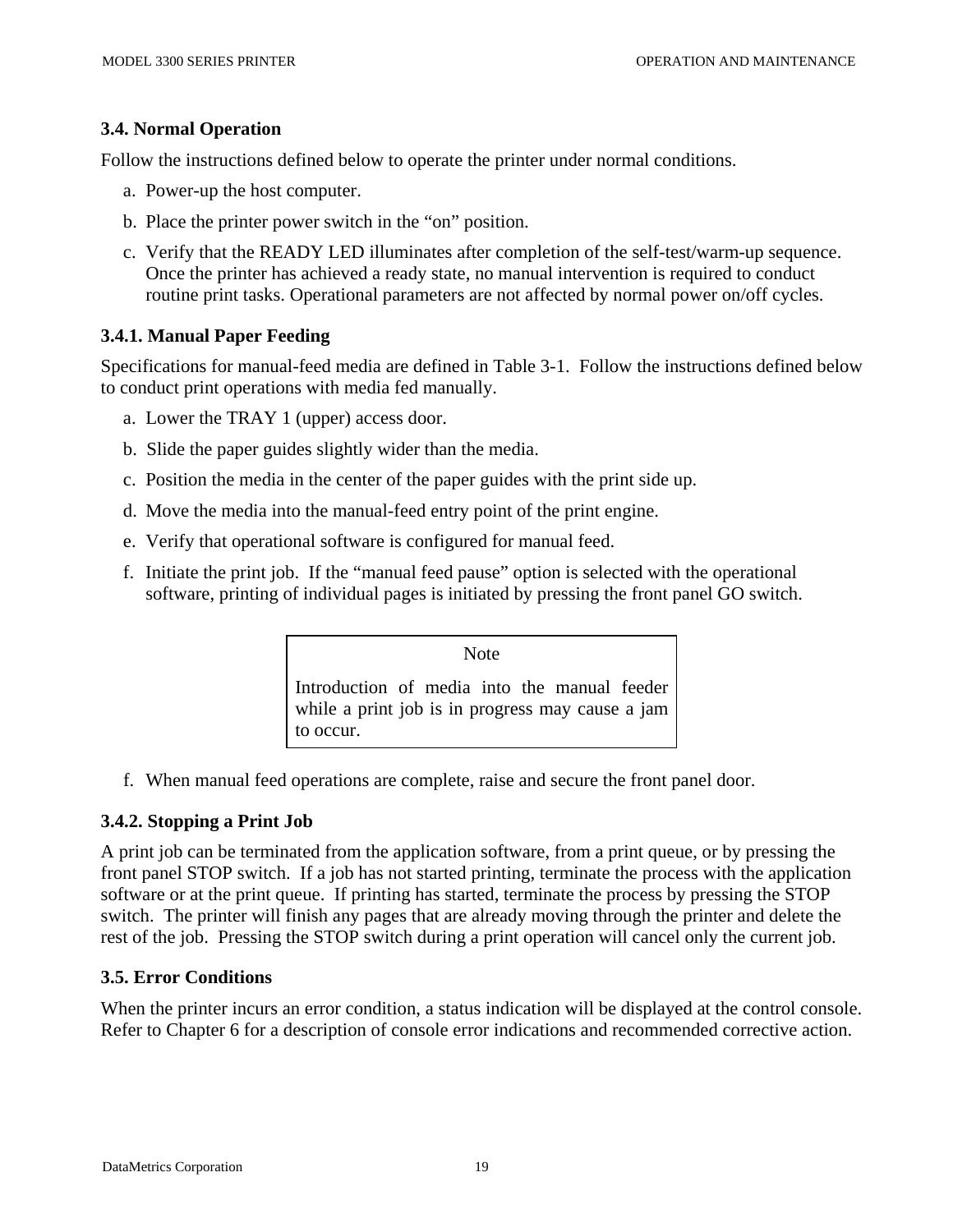#### **3.5.1. Clearing Paper Jams**

Paper jams are most commonly caused by one of the following conditions:

- Paper cassette tray loaded improperly or overfilled.
- Paper cassette tray removed.
- Print media does not meet specifications (Table 3-1).
- Paper guide at rear of print engine is not secured in closed position.

Paper jams normally occur in the paper feed, toner cartridge, or rear paper guide areas (Figure 4-3). Procedures for clearing obstructions in the paper path are identified in the following paragraphs.

#### **3.5.1.1. Paper Feed Area**

- a. Open the paper cassette tray access door.
- b. Remove the cassette tray.
- c. If media has lodged between the paper feed and toner cartridge areas, try first to remove the paper from the toner cartridge area.
- d. To remove media from the paper feed area, move the media to the right and then pull it out the front of the printer.
- e. Verify that media is positioned correctly in the paper cassette tray.
- f. Install the paper cassette tray. Raise and secure the front panel door.

#### **3.5.1.2. Toner Cartridge Area**

- a. Open the top cover of the printer.
- b. Unfasten the toner cartridge retainer.
- c. Pull the toner cartridge toward the front panel and remove the cartridge from the chassis.

#### Caution

To prevent damage, do not expose the cartridge to light for more than a few minutes.

- d. If the leading edge of the media is visible, gently pull the paper out of the printer.
- e. If the media has entered the output area, refer to 4.5.1.3.
- f. Insert the cartridge in the print-engine carriage in the direction of the arrows provided on the cartridge. Move the cartridge into the guides until it stops securely in the printer.
- g. Fasten the toner cartridge retainer.
- h. Close and secure the top cover of the printer.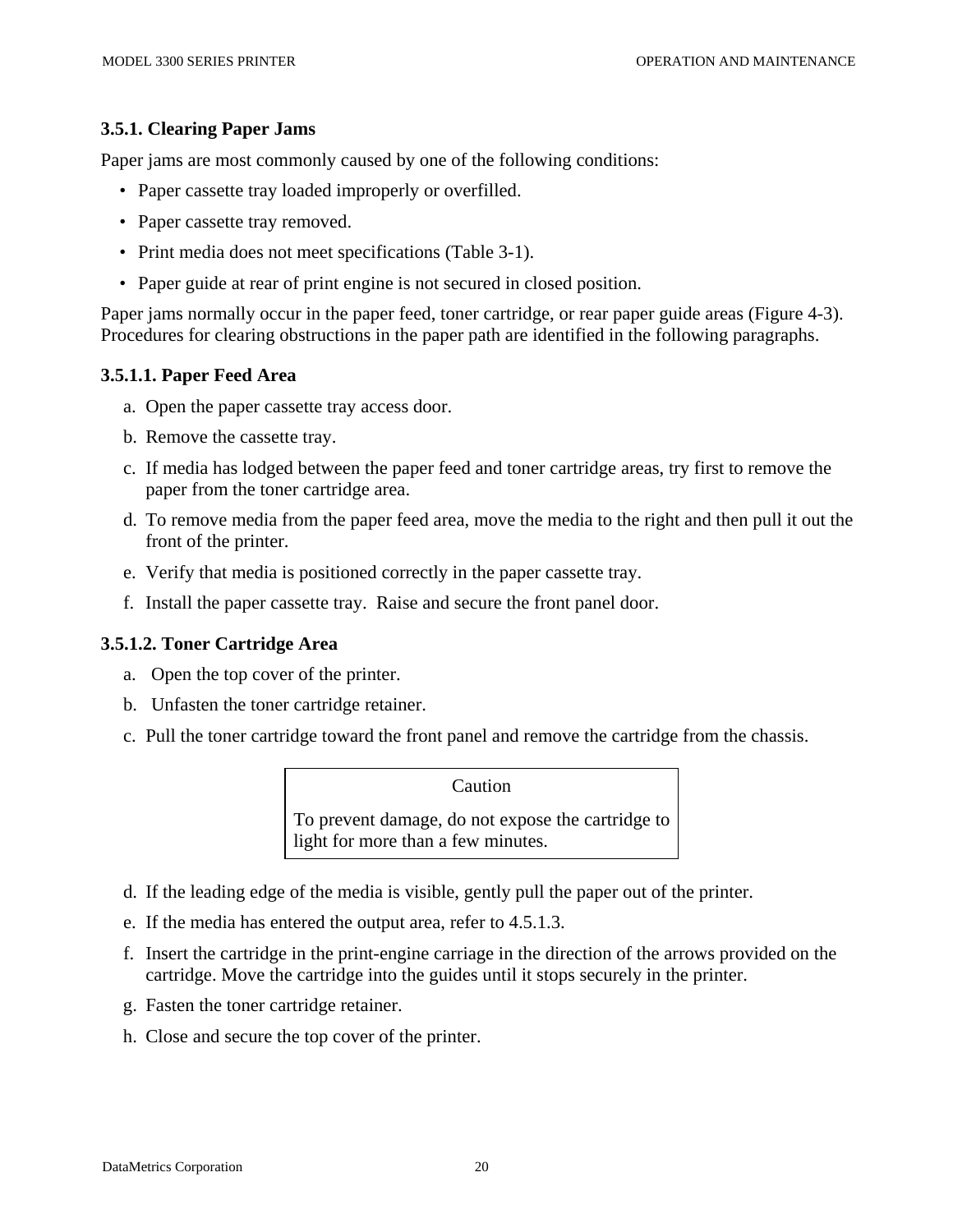

**Figure 4-3. Paper Jam Areas** 

Note

If the ERROR indicator remains illuminated after paper is removed, there is still jammed paper inside the printer.

If torn media remains in the printer and is not accessible, cycle printer power to rotate print engine rollers. Reopen the printer and remove media fragments.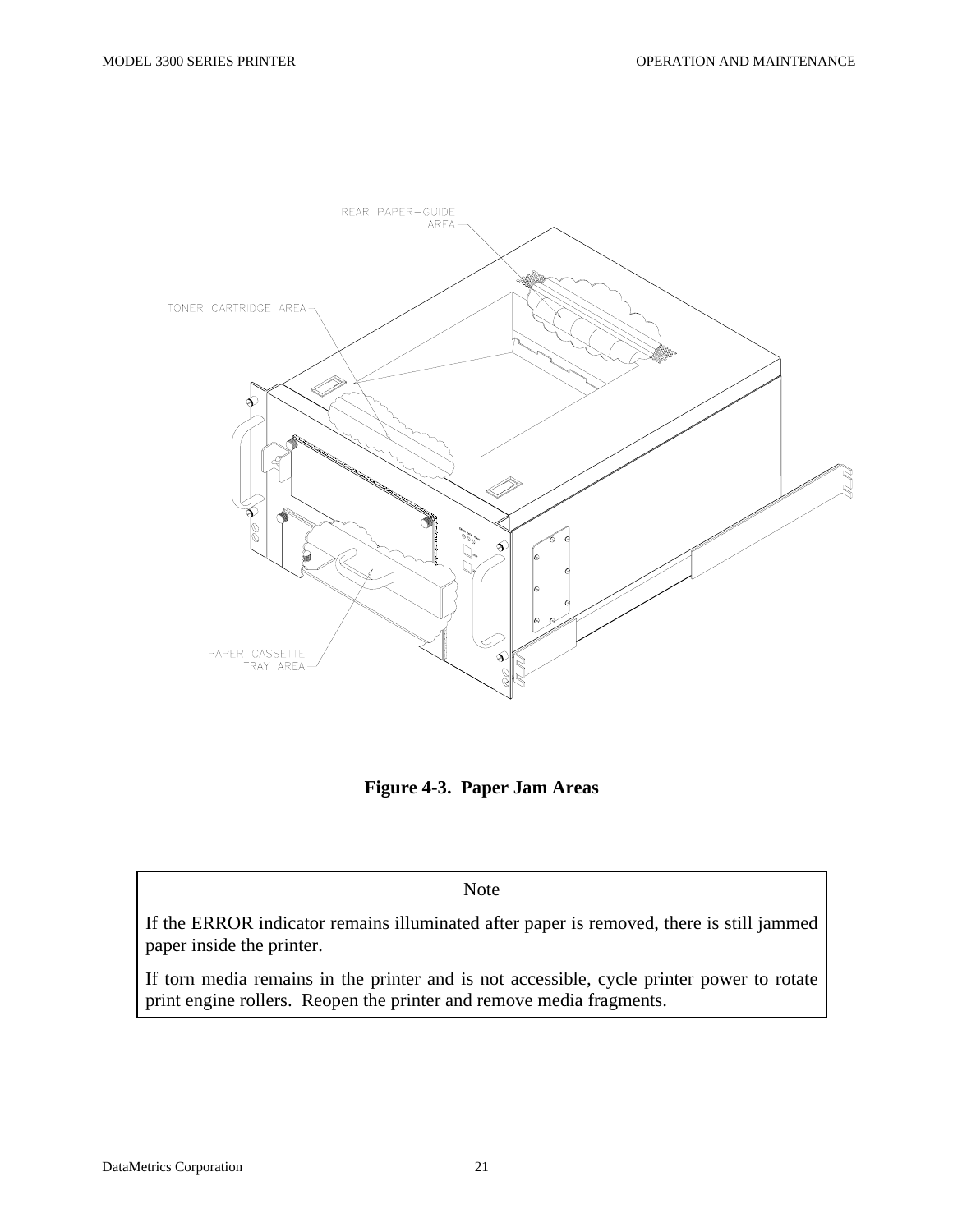#### **3.5.1.3. Rear Paper-Guide Area**

- a. Open the top cover of the printer.
- b. Lift the captive fastener that secures the hinged paper guide at the rear of the print engine and lower.
- c. If the leading edge of the media has reached the output (top) area, pull the release lever located at right rear of printer engine and pull the paper out the top. If the media has not reached the top of the printer, pull the release lever and pull the paper out the back of the printer. It may be necessary to open the access door located at the rear of the printer to aid in pulling the paper out.
- d. Close and secure the hinged paper guide at the rear of the print engine.
- e. Close and secure the top cover of the printer.

#### **3.5.1.4. Duplexer Area**

- a. Open the paper cassette tray access door.
- b. Remove the cassette tray
- c. Pull the green lever on the front of the printer to open the bottom of the duplexer.
- d. Reach in and pull out the jammed paper.
- f. Lift the bottom of the duplexer back up until it clicks into place.
- g. Reinstall the cassette tray
- h. Close the paper cassette tray access door.

#### **3.6. Shutdown**

The printer enters standby mode when no data is being received from the host computer. It is not necessary to power down the printer when the unit is not used for limited periods. When the printer is to be taken out of service, perform the following shutdown sequence:

- a. Ensure that the printer is not receiving data from the host computer.
- b. Place the printer power switch in the "off" position.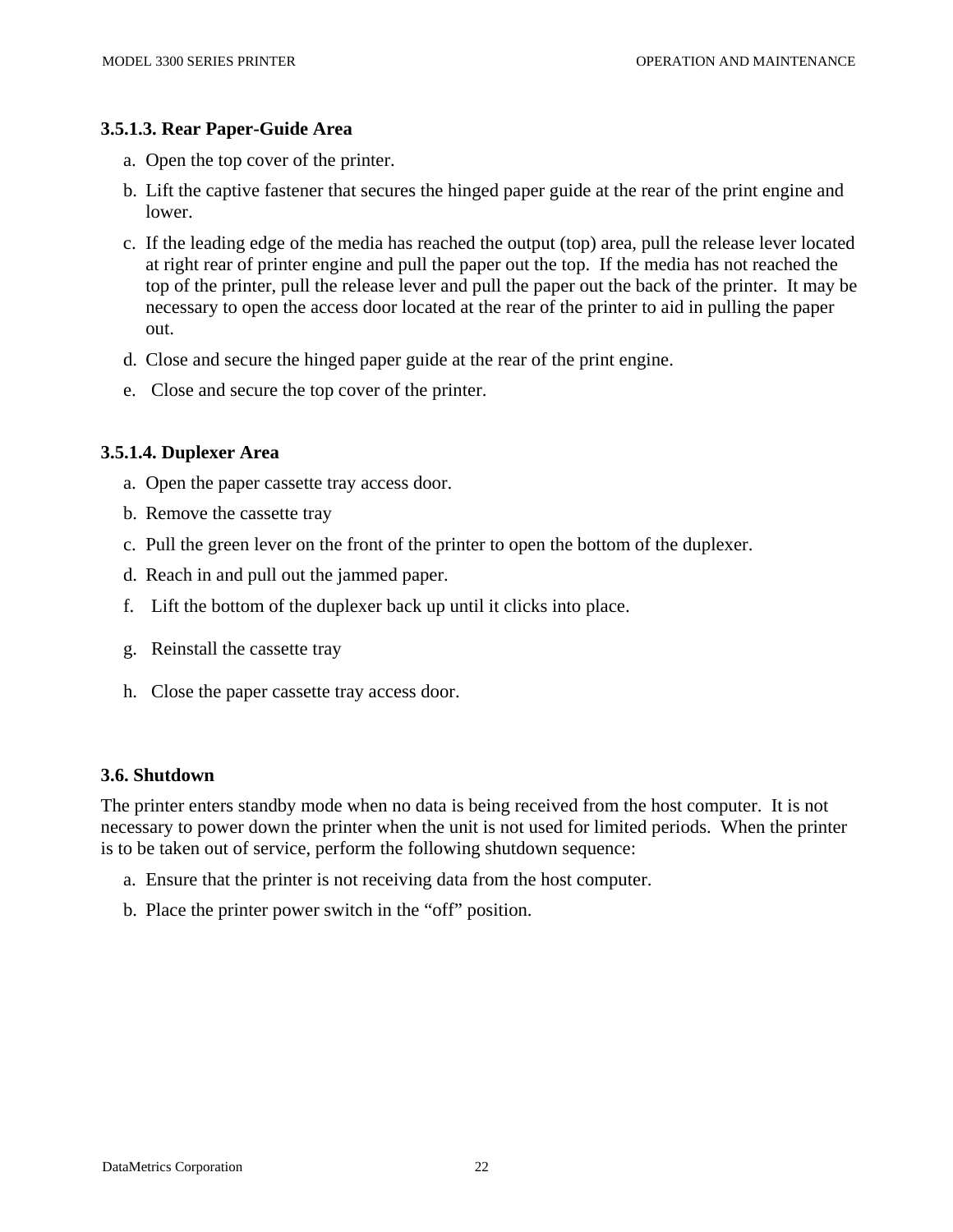# **4. FUNCTIONAL DESCRIPTION**

#### **4.1. Introduction**

This chapter describes the major functional elements of the Model 3300 Series printer. Information is provided concerning power distribution, the printing subsystem, control console, and cooling system. Chassis interconnections are identified in Figure 5-1.

#### **4.2. Printer Description**

The Model 3300 Series printer provides laser hardcopy output of data received from a host computer. The standard printer configuration incorporates an IEEE-1284B bi-directional parallel interface (Centronics). The unit may be configured with optional 10base-T Ethernet. The mechanical and electrical subsystems of the printer are described in the following paragraphs.

#### **4.2.1. Power Distribution**

The Model 3300 Series printer utilizes the 115Vac primary power subsystem of the commercial print engine. Prime power enters the chassis at the rear panel J1 connector. 115Vac power is sent through an EMI filter that provides attenuation of interference related to input voltage and output current. Prime power exits the filter and is routed to a 5-ampere circuit breaker/power switch at the front panel for 115Vac. For the 230Vac Model 3300 Series printer, a step down transformer is inserted between the filter and the 5-ampere to provide the 115Vac primary power. The load side of the circuit breaker provides ac power to the print engine input-power connector. A chassis ground stud is located on the rear panel of the unit.

#### **4.2.2. Printing Subsystem**

The Model 3300 Series printer incorporates the printing subsystem architecture of the Hewlett Packard LaserJet 2200d as follows:

- "Formatter System" Receives print data from the host, processes the image, and transfers it to the Engine Control System. The Formatter System also provides the interface between the user and the printer (Control Panel).
- "Engine Control System" Monitors and controls all of the printer's mechanical and electrical subsystems. It is the center of the printer's operation.
- "Image Formation System" Produces the actual physical image on the page.
- "Paper Pick and Feed System" Moves paper or other print media through the printer from one of the selected input trays (Tray 1, 2 ) to the selected output bin (top or rear).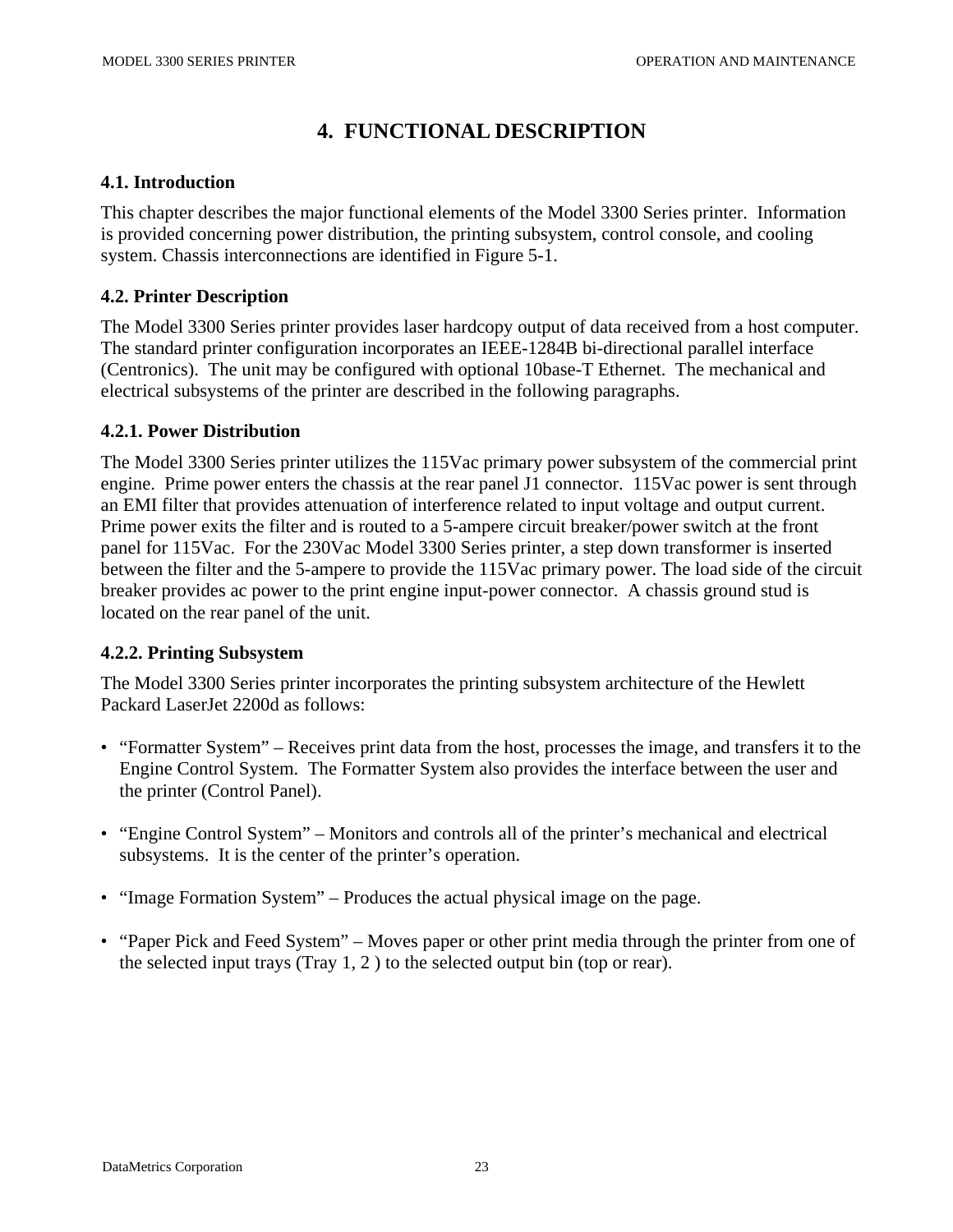

**4.2.2.1. Print Cycle** 

The formatter system and the engine control assembly system share information during printer operation. The engine controller assembly – intermediate PCB – formatter connector forms a link which operates as a data bus. This lets printer status, command information, and dot-image data to be passed between the two systems. The events described in the table below take place during normal printer operation.

DataMetrics Corporation 24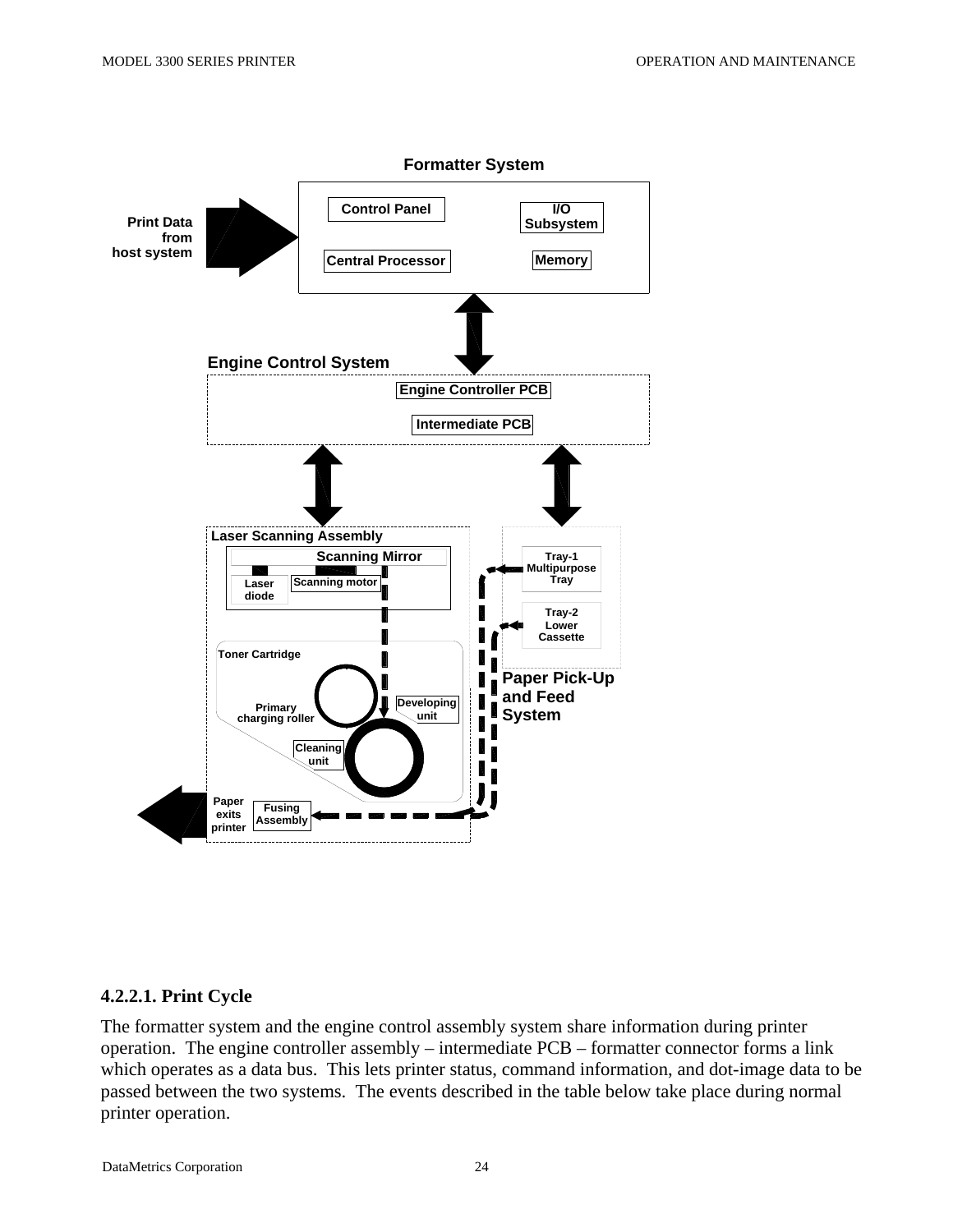| Period                  | Timing                                     | Purpose                                 |
|-------------------------|--------------------------------------------|-----------------------------------------|
| <b>WAIT</b>             | From the time power is switched on to the  | Clears the drum surface potential and   |
|                         | end of the main motor's initial rotation.  | cleans the transfer roller.             |
|                         |                                            |                                         |
|                         |                                            | Also detects whether or not the toner   |
|                         |                                            | cartridge is installed.                 |
| Standby                 | From the end of the WAIT period until      | Maintains the printer in a ready state. |
| (STBY)                  | the input of the PRINT signal from the     |                                         |
|                         | formatter.                                 |                                         |
|                         | <b>OR</b>                                  |                                         |
|                         | From the end of the last rotation period   |                                         |
|                         | until either the input of the PRINT signal |                                         |
|                         | from the formatter or the power is         |                                         |
|                         | switched off.                              |                                         |
| <b>Initial Rotation</b> | From the input of the PRINT signal from    | Stabilizes the sensitivity of the       |
| (INTER)                 | the formatter until the paper reaches the  | photosensitive drum in preparation for  |
|                         | top-of-page sensor.                        | printing.                               |
| <b>PRINT</b>            | From the end of the INTE period until 2    | Forms images on the photosensitive      |
|                         | seconds after the top-of-page sensor       | drum based on the /VDO signal from      |
|                         | detects the trailing edge of the paper.    | the formatter and transfers the image   |
|                         |                                            | to the paper.                           |
| <b>Last Rotation</b>    | From the completion of printing until the  | Delivers the last sheet of paper. Also  |
| (LSTR)                  | main motor stops rotating.                 | cleans the transfer roller.             |
|                         |                                            |                                         |
|                         | Returns to the INTR period if the          |                                         |
|                         | formatter sends another PRINT signal.      |                                         |
|                         | Otherwise, returns to the STBY period.     |                                         |

### **Table 5.1 Print Period Descriptions**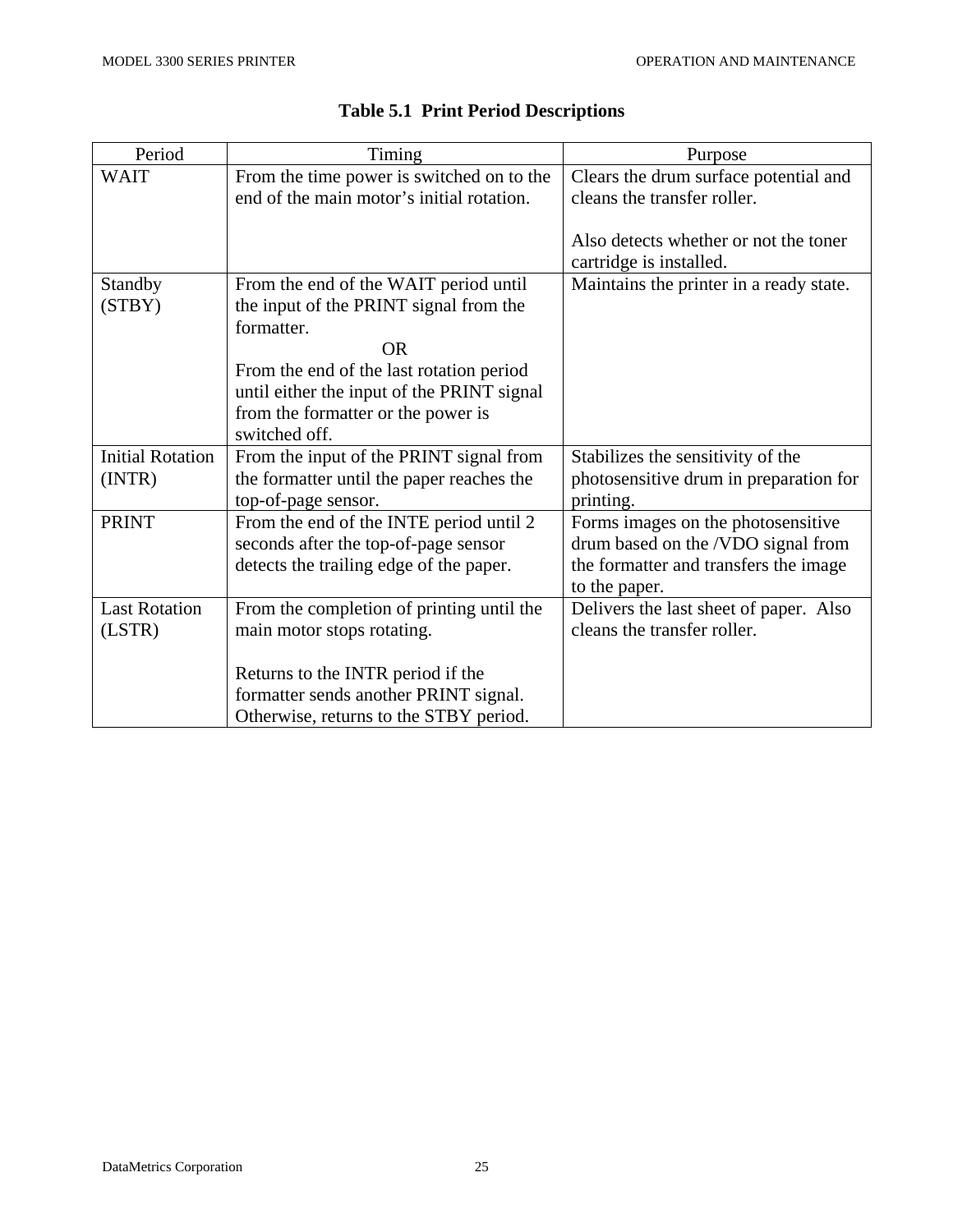#### **Figure 5-1. Chassis Interconnections**

#### **4.2.2.2. Paper Movement**

The paper feed system automatically picks print media from either Tray 1 or Tray 2 and delivers it to the registration roller. Before the media reaches the registration roller, the separation pad separates any excess sheets of media and the registration shutter corrects the media's skew.

A top-of-page sensor detects the leading edge of the page. The paper is synchronized to the leading edge of the image on the photosensitive drum and transferred to the paper. After the transferring stage of the image formation process, the paper is fed to the fusing assembly and fused.

The paper exits the printer through the top or rear output bins.

#### **4.2.3. Control Console**

All controls and indicators required for printer operation are located at the front panel of the unit. The primary control panel includes the ERROR/DATA/READY indicators and the STOP/GO switches. The control panel assembly interfaces with the print engine formatter circuit board. The circuit breaker/power switch interfaces with the line filter and print engine power-input connector. Printer controls and indicators are described in Chapter 4.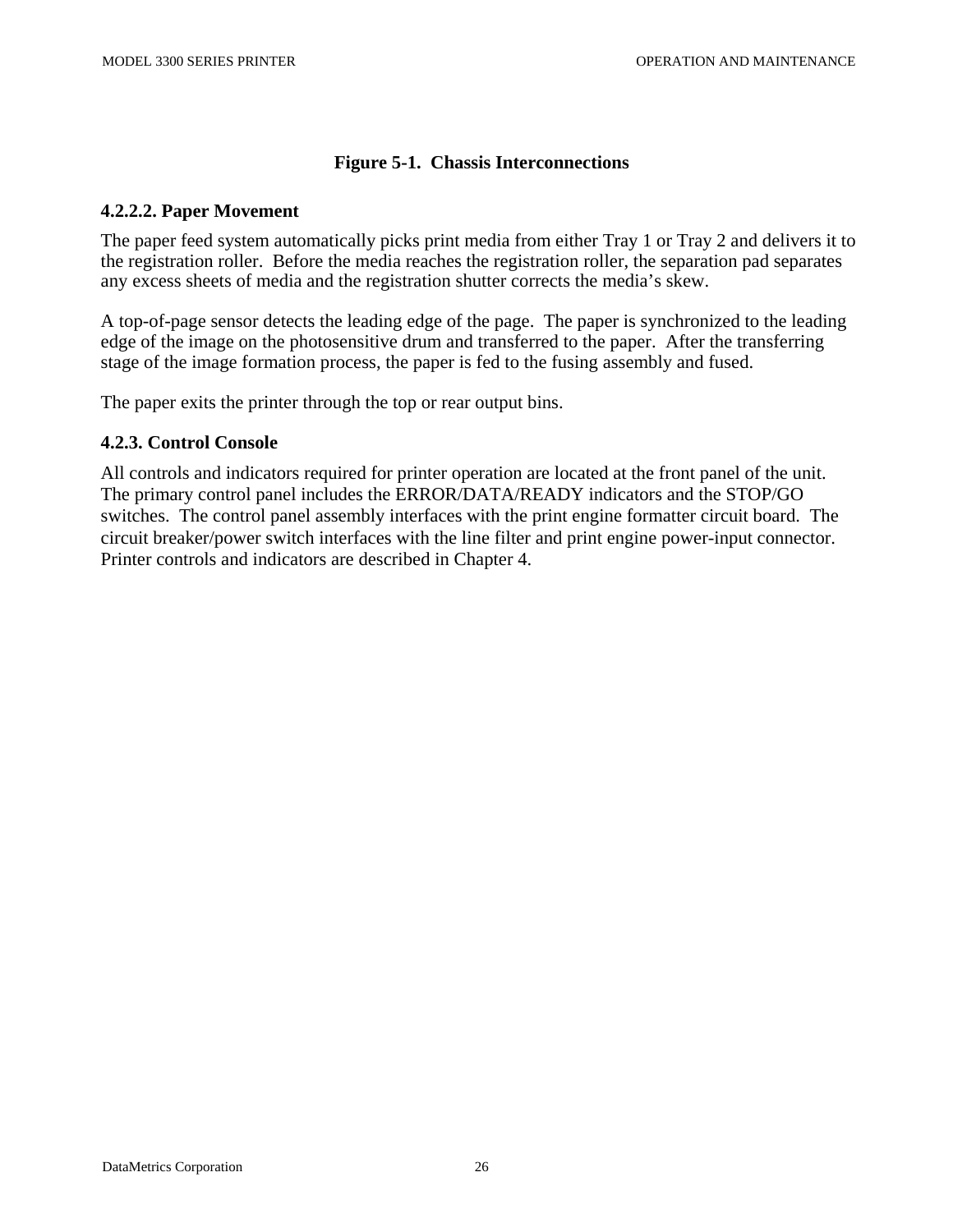#### **4.2.4. Cooling**

The ruggedized Model 3300 Series printer utilizes the cooling mechanism of the commercial print engine. Cooling air is drawn into the unit by a single fan located on the upper left side of the inner chassis. The fan is powered by the print engine dc power subsystem. Air is forced across print engine components and exhausted at the top of the chassis. The printer has a nominal power dissipation of 225 watts (average) during print operations and 12 - 14 watts in standby mode.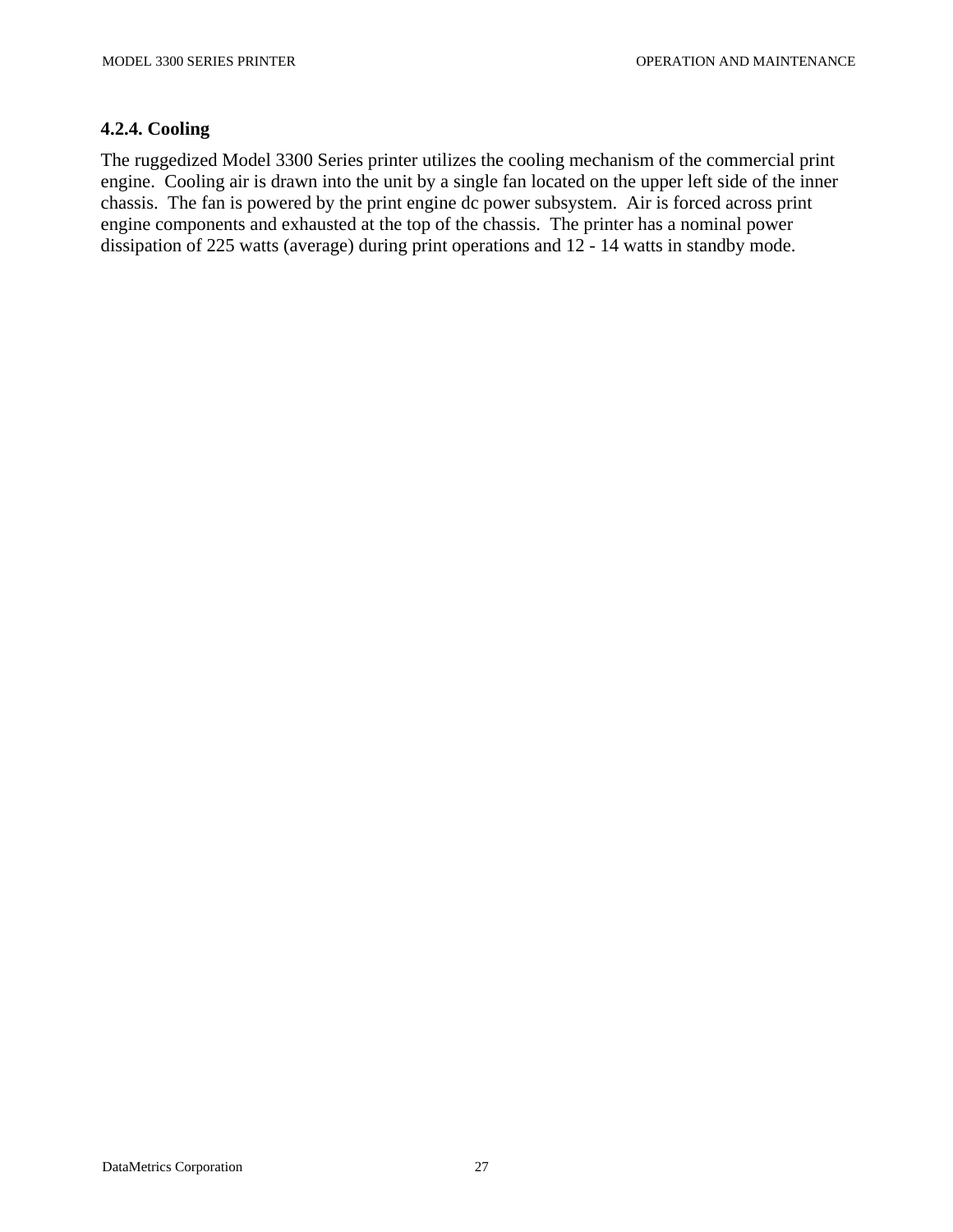# **5. MAINTENANCE**

#### **5.1. Introduction**

This chapter provides information and instructions concerning Model 3300 Series printer tools and test equipment, periodic maintenance, fault isolation, and the removal and installation of replaceable components and subassemblies.

#### **5.2. Tools and Test Equipment**

The following tools and test equipment are required to maintain the printer:

- Common hand tools
- TORX #10 screwdriver
- Digital voltmeter
- Host computer with compatible data interface

#### **5.3. Periodic Maintenance**

#### **5.3.1. Print Engine**

Normal print operations result in the depositing of residual paper and toner particles within the printer interior. The print mechanism may be cleaned with a lint-free cloth and the brush located in the toner cartridge cavity. As a minimum, the printer interior should be cleaned whenever the toner cartridge is replaced. Detailed information pertaining to cleaning of the printer interior is provided in the HP LaserJet 2200d Series Printer User's Guide (C7058-90956).

#### **5.3.2. Dust Filter**

The air-inlet filter on the left side of the chassis may be removed and replaced or washed with a mild detergent. The required frequency of cleaning is a function of the particulate concentration of the operating environment.

#### **5.4. Fault Isolation**

If front panel status indicators reflect a normal operational state (Table 4-2) and the printer will not function properly, refer to Table 6-1. If indicators reflect an error condition, refer to the status descriptions and recommended corrective action provided in Table 6-2. A description of secondary status indications is provided in Table 6-3 and Table 6-4.

#### WARNING

POTENTIALLY LETHAL VOLTAGES EXIST WITHIN THE PRINTER. SERIOUS INJURY MAY RESULT IF SAFETY PRECAUTIONS ARE NOT OBSERVED. FAULT DIAGNOSIS PROCEDURES REQUIRE THAT INTERNAL COMPONENTS BE TESTED WHEN PRIME POWER IS APPLIED. THESE COMPONENTS MUST ONLY BE TOUCHED WITH THE APPROPRIATE TEST EQUIPMENT.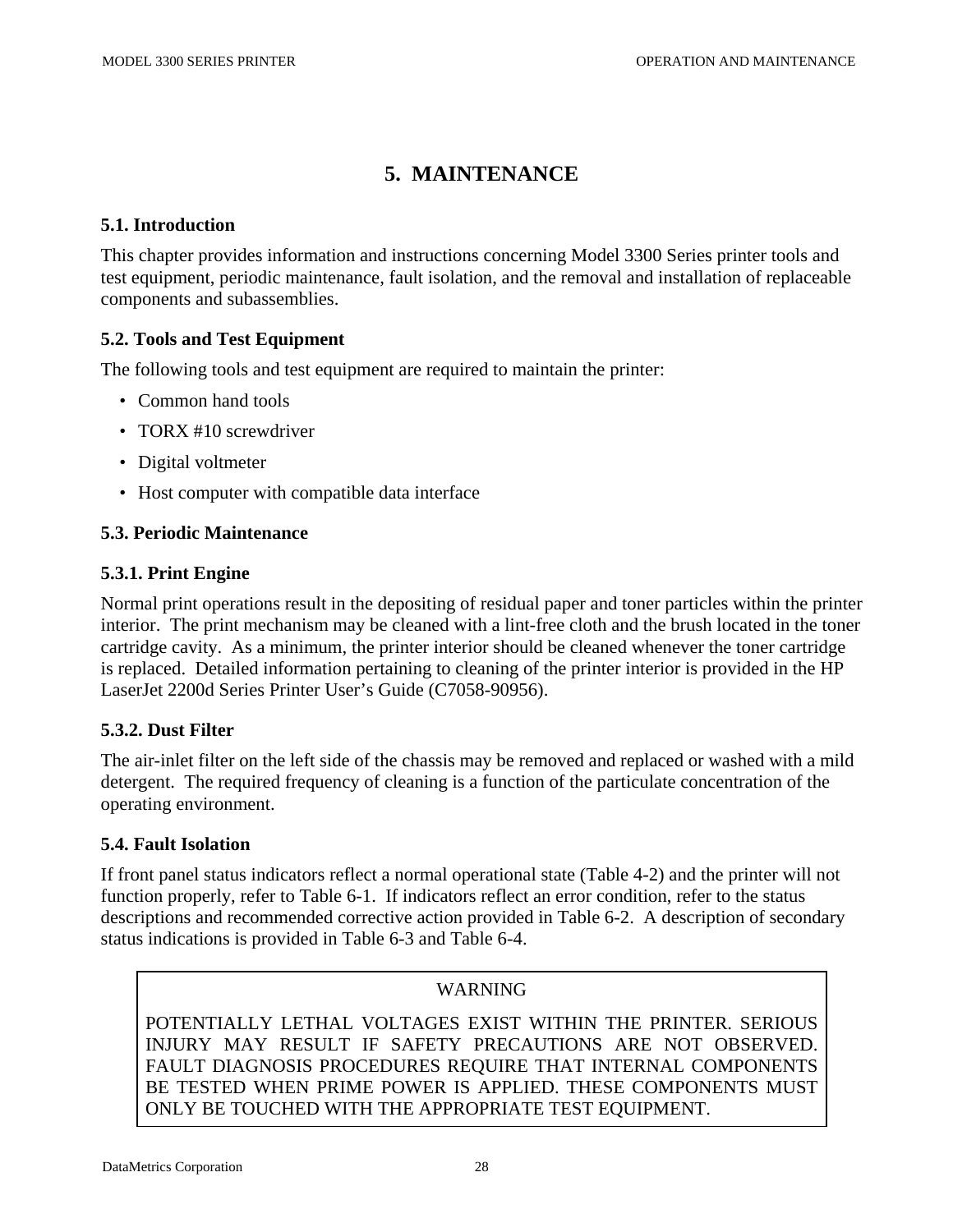| <b>Fault Condition</b>                                                                                                | <b>Recommended Action</b>                                                                                    |
|-----------------------------------------------------------------------------------------------------------------------|--------------------------------------------------------------------------------------------------------------|
| Printed page is not produced when job is issued<br>from host computer.                                                | Verify that host software is configured for the<br>correct media location (cassette or manual feed).         |
|                                                                                                                       | Press the front panel GO switch to print a<br>demonstration page. If page does not print:                    |
|                                                                                                                       | • Check the paper supply in the cassette tray.                                                               |
|                                                                                                                       | • Verify that the print queue is clear and that the<br>printer has not been paused.                          |
|                                                                                                                       | • If a jam occurs, refer to 4.5.1.                                                                           |
| Printed page is blank or of poor quality.                                                                             | Redistribute toner in cartridge.                                                                             |
|                                                                                                                       | Clean inside of printer $(6.3.1)$ .                                                                          |
|                                                                                                                       | Check paper type and quality (Table 3-1).                                                                    |
|                                                                                                                       | Adjust print density through the host software.                                                              |
|                                                                                                                       | Verify that EconoMode is deselected in the host<br>software.                                                 |
|                                                                                                                       | Verify that printer and host computer are<br>configured for the same language (PCL/<br>Postscript).          |
|                                                                                                                       | Install a new toner cartridge.                                                                               |
|                                                                                                                       | Verify that sealing tape is removed from toner<br>cartridge.                                                 |
| Front panel indicators reflect an error state.                                                                        | Refer to Table 4.2                                                                                           |
| Print operations are conducted successfully, but<br>control panel switches or indicators do not<br>respond correctly. | Replace control panel. If control panel<br>replacement does not correct problem, replace<br>formatter board. |

### **Table 6-1. General Fault Isolation**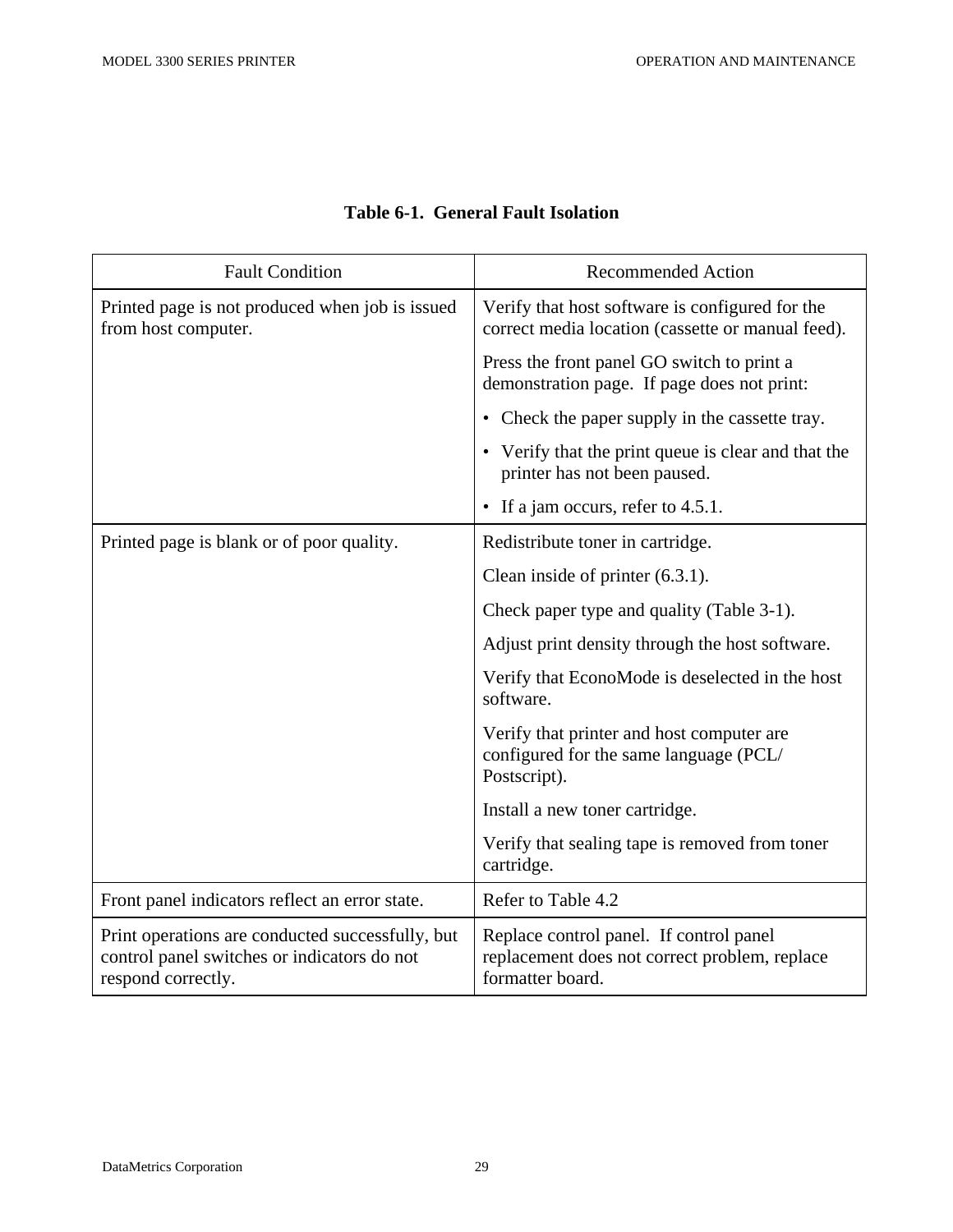$\Gamma$ 

| <b>ERROR INDICATIONS</b> |             |              | PROBABLE CAUSE / RECOMMENDED ACTION                                                                                                                                                                                                                                                                                                                                                                                     |
|--------------------------|-------------|--------------|-------------------------------------------------------------------------------------------------------------------------------------------------------------------------------------------------------------------------------------------------------------------------------------------------------------------------------------------------------------------------------------------------------------------------|
| <b>ERROR</b>             | <b>DATA</b> | <b>READY</b> |                                                                                                                                                                                                                                                                                                                                                                                                                         |
| <b>BLINKING</b>          | <b>OFF</b>  | <b>OFF</b>   | Paper Out                                                                                                                                                                                                                                                                                                                                                                                                               |
|                          |             |              | The printer is out of paper in the requested tray. Filling<br>the trays with paper will cancel this message and allow<br>you to continue with the print job.                                                                                                                                                                                                                                                            |
|                          |             |              | Print job.                                                                                                                                                                                                                                                                                                                                                                                                              |
| <b>BLINKING</b>          | <b>OFF</b>  | <b>OFF</b>   | Attention                                                                                                                                                                                                                                                                                                                                                                                                               |
|                          |             |              | • Toner cartridge missing                                                                                                                                                                                                                                                                                                                                                                                               |
|                          |             |              | • Paper jam                                                                                                                                                                                                                                                                                                                                                                                                             |
|                          |             |              | After the cause of the problem has been addressed,<br>pressing the Go switch will cause the printer to attempt<br>to recover from the cause of the error. If there is a<br>paper jam, the printer will attempt to clear the jam. If<br>the printer is unsuccessful, it will continue to display<br>the Blinking Error message until the cause is remedied.                                                              |
|                          |             |              | Pressing the Stop switch will cancel the print job and<br>the printer will return to Ready unless there is a paper<br>jam still in the printer. See "Clearing Paper Jams" on<br>page 24.                                                                                                                                                                                                                                |
| <b>BLINKING</b>          | ON          | <b>OFF</b>   | Continuable Error                                                                                                                                                                                                                                                                                                                                                                                                       |
|                          |             |              | An error has occurred that has caused the printer to halt<br>the current print job. Pressing the Go switch causes the<br>printer to attempt to recover from the error and print<br>whatever data it can. If the attempt to recover from the<br>error is successful, the Ready light will blink while the<br>printer completes the job. If the printer cannot recover,<br>it will display the Continuable Error message. |
|                          |             |              | Pressing the Stop switch will cancel the print job and<br>the printer will return to ready if the cause of the error<br>has been fixed.                                                                                                                                                                                                                                                                                 |
|                          |             |              | Pressing the Go and Stop switch simultaneously and<br>then releasing the buttons will cause the printer to<br>display a secondary light pattern that will indicate the<br>error code corresponding to the current error condition.<br>See "Continuable Error" on page 35.                                                                                                                                               |

#### **Table 6-2. Error Indications**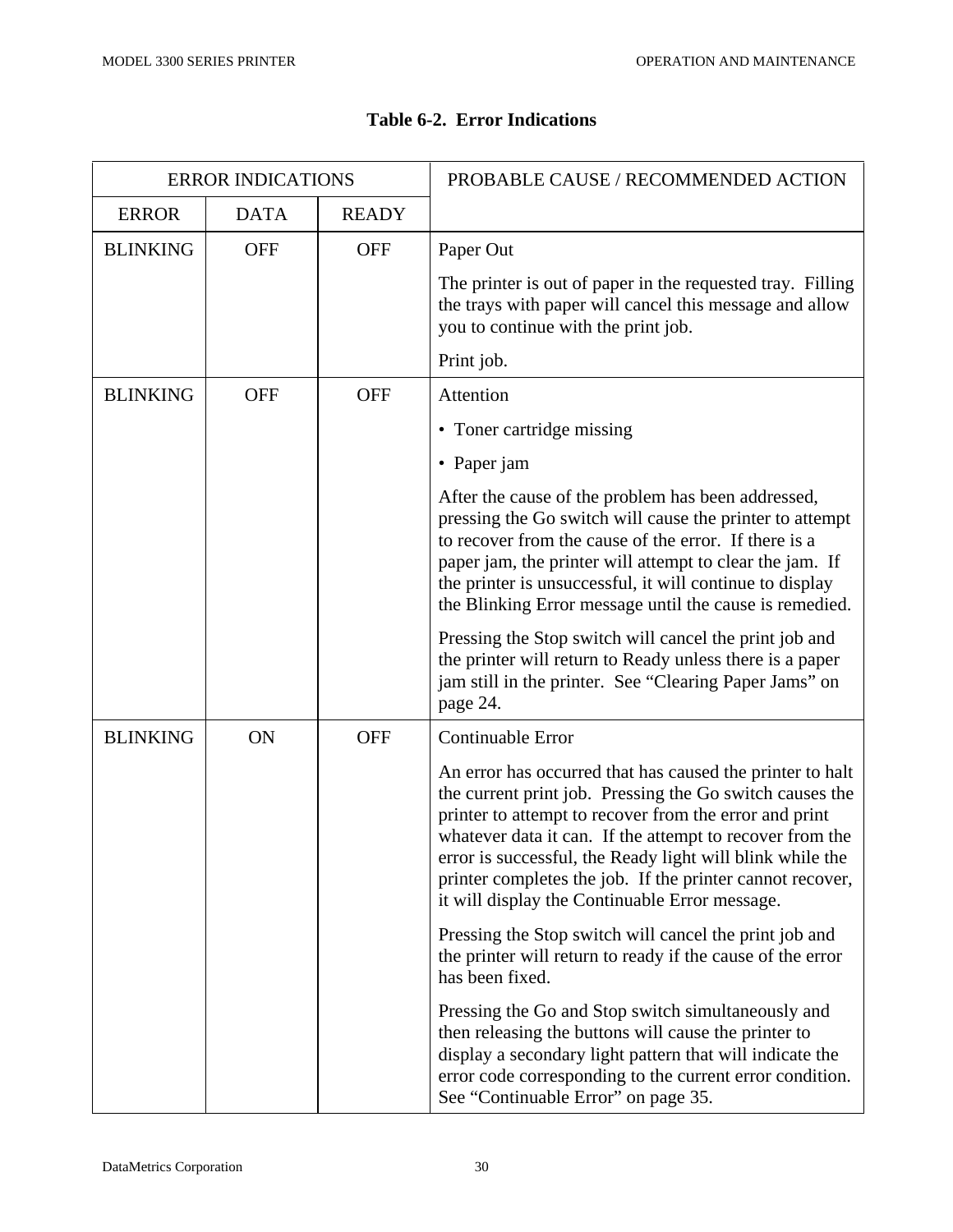| <b>ERROR INDICATIONS</b> |                 |                 | PROBABLE CAUSE / RECOMMENDED ACTION                                                                                                                                                                                                                                     |
|--------------------------|-----------------|-----------------|-------------------------------------------------------------------------------------------------------------------------------------------------------------------------------------------------------------------------------------------------------------------------|
| <b>ERROR</b>             | <b>DATA</b>     | <b>READY</b>    |                                                                                                                                                                                                                                                                         |
| <b>ON</b>                | ON              | <b>ON</b>       | Service Error                                                                                                                                                                                                                                                           |
|                          |                 |                 | An error has occurred that has caused the printer to halt<br>the current print job. Pressing the Go switch or Stop<br>switch with this message has no effect.                                                                                                           |
|                          |                 |                 | To clear the error, turn the printer off and then on<br>again. If the problem persists, leave the printer off for<br>15 minutes to reset the formatter. If the problem<br>continues, contact HP Service.                                                                |
| <b>BLINKING</b>          | <b>BLINKING</b> | <b>BLINKING</b> | <b>Accessory Error</b>                                                                                                                                                                                                                                                  |
|                          |                 |                 | An error has occurred with one of the accessories,<br>either the EIO port or the DIMM slots that has caused<br>the printer to halt the current print job. Pressing the Go<br>switch or the Stop switch with this message has not<br>effect.                             |
|                          |                 |                 | Pressing the Go and Stop switch simultaneously and<br>then releasing the buttons will cause the printer to<br>display a secondary light pattern that will indicate the<br>error code corresponding to the current error condition.<br>See "Accessory Error" on page 37. |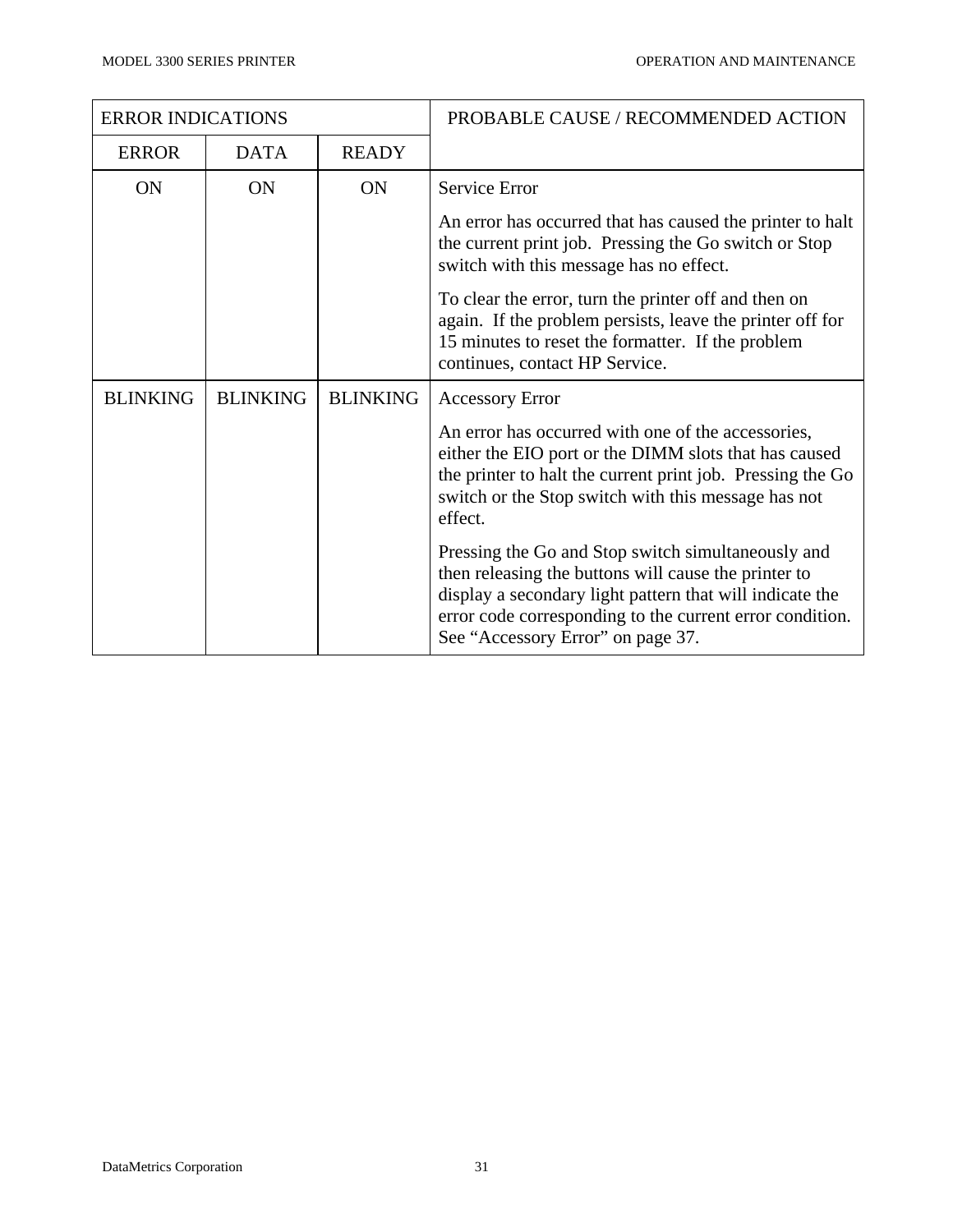#### Table 6-3. Secondary "Continuable-Error" Indications

Note

When the ERROR and DATA LED's are illuminated, press the front panel GO and STOP switches simultaneously to access the secondary data-error indication.

| <b>SECONDARY CONTINUABLE ERROR</b><br><b>INDICATIONS</b> |                 |              | PROBABLE CAUSE / RECOMMENDED ACTION                                                                                                                                                                                                                                                                                                                                         |
|----------------------------------------------------------|-----------------|--------------|-----------------------------------------------------------------------------------------------------------------------------------------------------------------------------------------------------------------------------------------------------------------------------------------------------------------------------------------------------------------------------|
| <b>ERROR</b>                                             | <b>DATA</b>     | <b>READY</b> |                                                                                                                                                                                                                                                                                                                                                                             |
| <b>ON</b>                                                | <b>OFF</b>      | <b>OFF</b>   | <b>Memory Overflow</b>                                                                                                                                                                                                                                                                                                                                                      |
|                                                          |                 |              | The printer memory is full. Press Go to resume<br>printing. If you lose some data, try to free some printer<br>memory by removing any unnecessary fonts, macros,<br>or any data currently in printer memory. If you<br>continue to lose data, you may need to add more printer<br>memory. For a temporary solution, simplify the image<br>or print at a 600-dpi resolution. |
| <b>OFF</b>                                               | <b>OFF</b>      | ON           | Temporary Engine Error                                                                                                                                                                                                                                                                                                                                                      |
|                                                          |                 |              | The printer has experienced a temporary engine error.<br>Reset the printer by briefly turning the printer off and<br>back on again.                                                                                                                                                                                                                                         |
| ON                                                       | ON              | <b>OFF</b>   | Print Overrun                                                                                                                                                                                                                                                                                                                                                               |
|                                                          |                 |              | The print job was too complex for available printer<br>memory. Press Go to resume printing. If you lose<br>some data, you may need to add more printer memory.<br>For a temporary solution, simplify the image or print at<br>a 600-dpi resolution.                                                                                                                         |
| <b>OFF</b>                                               | <b>BLINKING</b> | <b>OFF</b>   | <b>IO</b> Error                                                                                                                                                                                                                                                                                                                                                             |
|                                                          |                 |              | The cable between the printer and computer has a bad<br>connection or the cable is of poor quality. Check the<br>cable connections to see if they are secure. Make sure<br>you are using a high-quality cable.                                                                                                                                                              |
| <b>OFF</b>                                               | <b>OFF</b>      | ON           | Temporary Engine Error                                                                                                                                                                                                                                                                                                                                                      |
|                                                          |                 |              | The printer has experienced a temporary engine error.<br>Reset the printer by briefly turning the printer off and<br>back on again.                                                                                                                                                                                                                                         |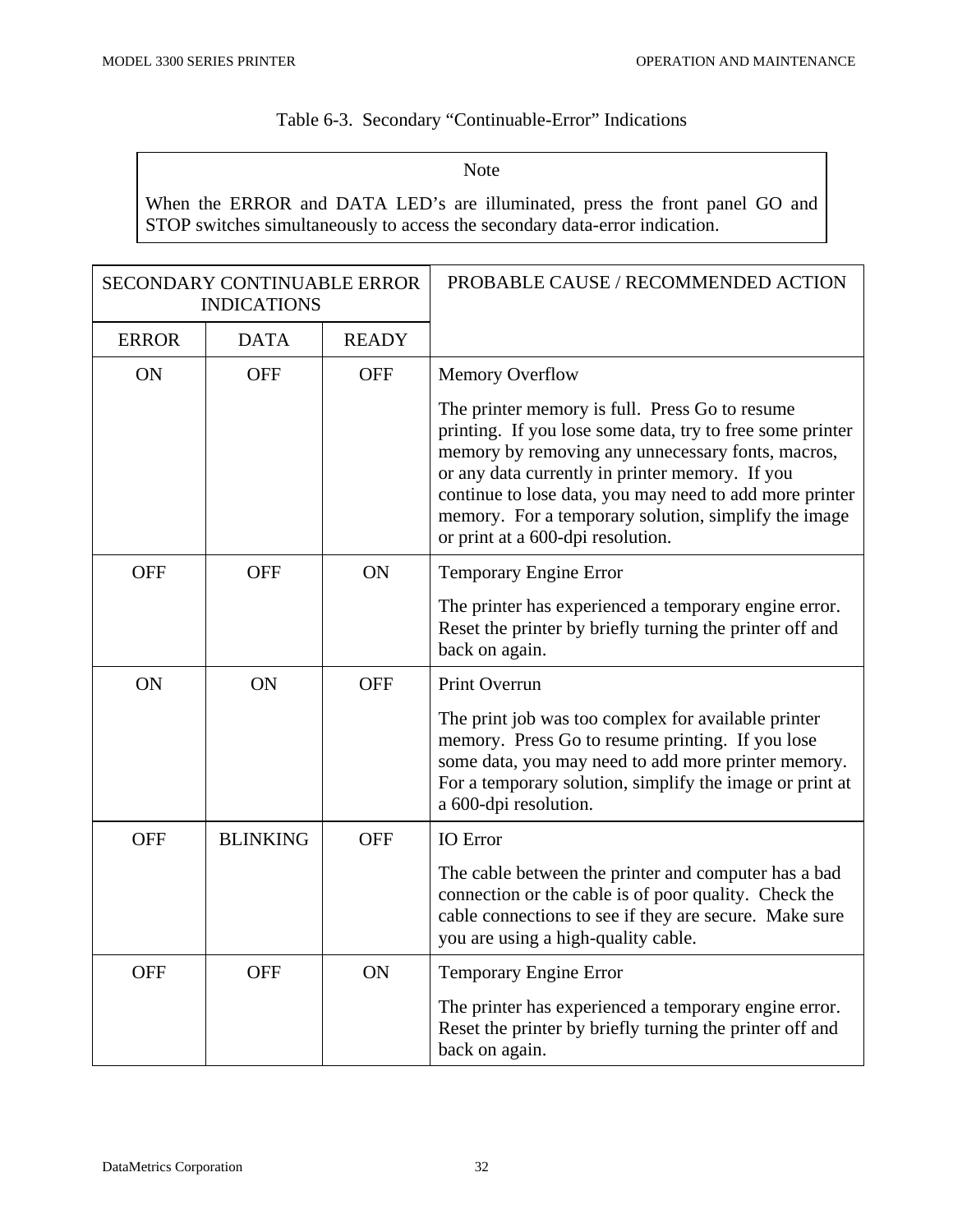| <b>BLINKING</b> | <b>OFF</b> | <b>OFF</b>      | <b>NVRAM Error</b>                                                                                                                                                                                                               |
|-----------------|------------|-----------------|----------------------------------------------------------------------------------------------------------------------------------------------------------------------------------------------------------------------------------|
|                 |            |                 | The nonvolatile memory (NVRAM) is temporarily full.<br>Press Go to clear the message. Check the printer<br>settings to ensure they are correct. If the problem<br>persists, contact your dealer or HP service<br>representative. |
| <b>OFF</b>      | <b>OFF</b> | <b>BLINKING</b> | <b>EIO</b> Error                                                                                                                                                                                                                 |
|                 |            |                 | The printer has experienced a temporary EIO error.<br>Reset the printer by turning the printer off and back on<br>again.                                                                                                         |

### **Table 6-4. Secondary "Accessory Error "Indications**

Note

When the ERROR and DATA LED's are illuminated, press the front panel GO and STOP switches simultaneously to access the secondary data-error indication.

| <b>ERROR</b> | <b>DATA</b> | <b>READY</b> |                                                                                                     |
|--------------|-------------|--------------|-----------------------------------------------------------------------------------------------------|
| <b>ON</b>    | <b>OFF</b>  | <b>OFF</b>   | <b>EIO</b> Port Error                                                                               |
|              |             |              | Remove the accessory from the EIO Port of DIMM<br>Slot indicated by the error to continue printing. |
| <b>OFF</b>   | ON          | <b>OFF</b>   | DIMM Slot 1 Error                                                                                   |
|              |             |              | Remove the accessory from the EIO Port or DIMM<br>Slot indicated by the error to continue printing. |
| OFF          | OFF         | ON           | DIMM Slot 2 Error                                                                                   |
|              |             |              | Remove the accessory from the EIO Port or DIMM<br>Slot indicated by the error to continue printing. |
|              |             |              |                                                                                                     |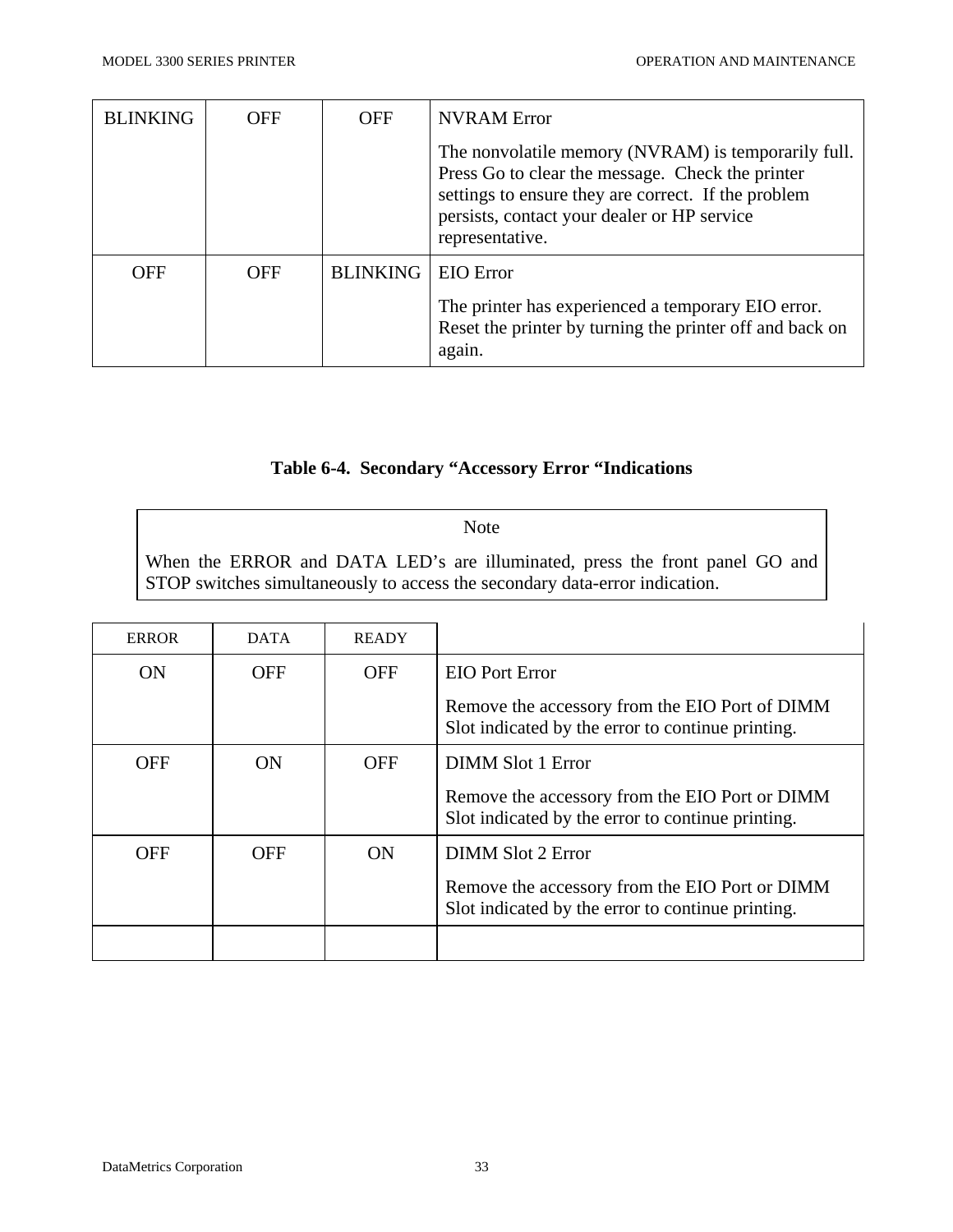#### **5.5. Replaceable Components and Subassemblies**

The following paragraphs include information concerning replaceable components and subassemblies. Item locations are shown in Figure 6-1. The following items are replaceable within an organizational-level maintenance activity:

- Toner Cartridge Memory Modules
- Dust Filter Formatter Board
- Control Panel Print Engine Assembly
- EMI Filter Paper Cassette Tray
- Circuit Breaker/Power Switch Jet Direct

#### WARNING

POTENTIALLY LETHAL VOLTAGES EXIST WITHIN THE PRINTER. SERIOUS INJURY MAY RESULT IF SAFETY PRECAUTIONS ARE NOT OBSERVED. DISCONNECT THE POWER SOURCE BEFORE PERFORMING REPAIR PROCEDURES.

#### Note

Observe precautions relating to electrostatic discharge (ESD) when handling components that include integrated circuitry.

#### **5.5.1. Toner Cartridge Replacement**

Removal:

- a. Open the top cover of the printer.
- b. Unfasten the toner cartridge retainer.
- c. Pull the toner cartridge toward the front panel and remove the cartridge from the chassis.

- a. Remove the new toner cartridge from the packaging material.
- b. Gently shake the cartridge to evenly distribute the toner.
- c. Remove the sealing tape from the cartridge.
- d. Insert the cartridge in the print-engine carriage in the direction of the arrows provided on the cartridge. Move the cartridge into the guides until it stops securely in the printer.
- e. Fasten the toner cartridge retainer.
- f. Close and secure the top cover of the printer.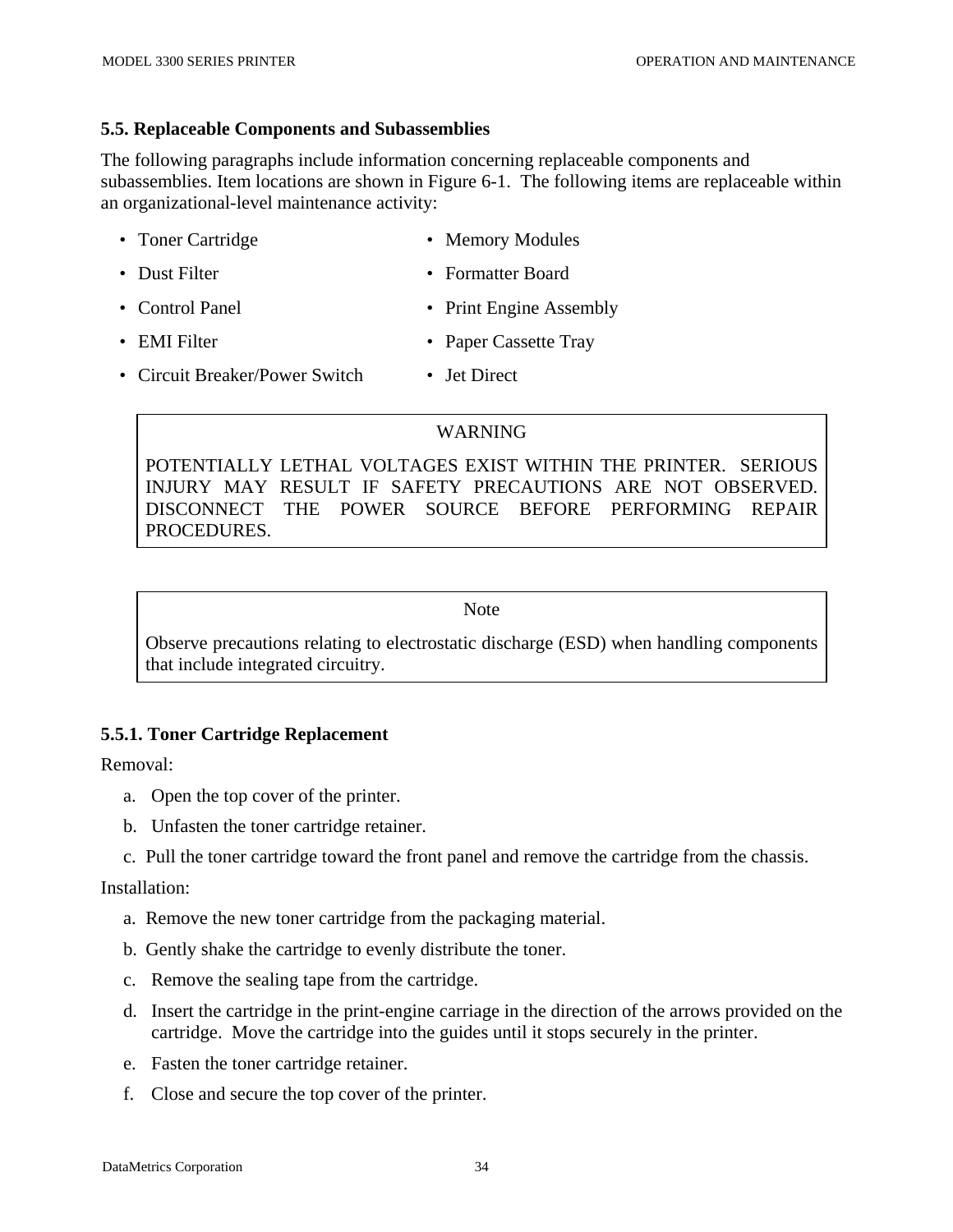



**Figure 6-1. Field Replaceable Units**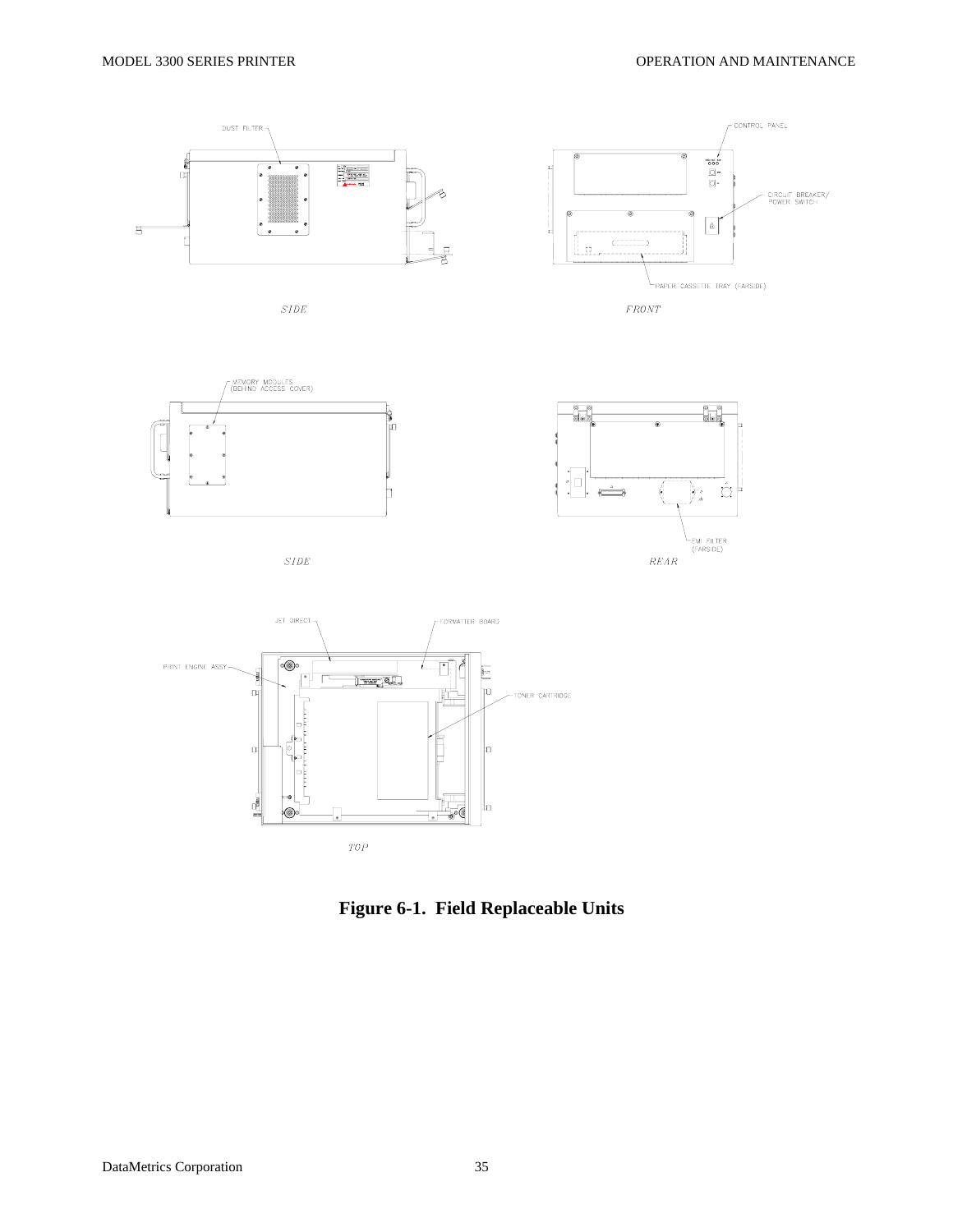#### **5.5.2. Dust Filter Replacement**

Removal:

- a. Remove the filter assembly from the left side of the printer chassis wall. It contains the dust filter, and EMI shield to the inside of the chassis wall.
- b. Remove the dust filter from the filter assembly by removing the mounting hardware that retains the EMI shield.

Installation:

- a. Position the dust filter on the filter assembly and replace the EMI shield and its mounting hardware.
- b. Install the filter assembly to the chassis.

#### **5.5.3. Control Panel Replacement**

Removal:

- a. Open the top cover of the printer.
- b. Disconnect the control panel harness.
- c. Remove the six nuts that secure the control panel to the inside of the front panel.
- d. Remove the control panel from the inside of the front panel.

Installation:

- a. Position the control panel on the front of the chassis.
- b. Install the hardware that secures the control panel to the front panel.
- c. Connect the control panel harness.
- d. Close and secure the top cover of the printer.

#### **5.5.4. EMI Filter Replacement**

Removal:

- a. Open the top cover of the printer.
- b. Remove the two nuts that secure the EMI filter cover to the inside of the rear panel. Remove the cover from the chassis.
- c. Remove the two nuts that secure the EMI filter to the inside of the rear panel.
- d. Disconnect EMI filter harness terminals (note wire assignments).
- e. Remove the EMI filter from the chassis.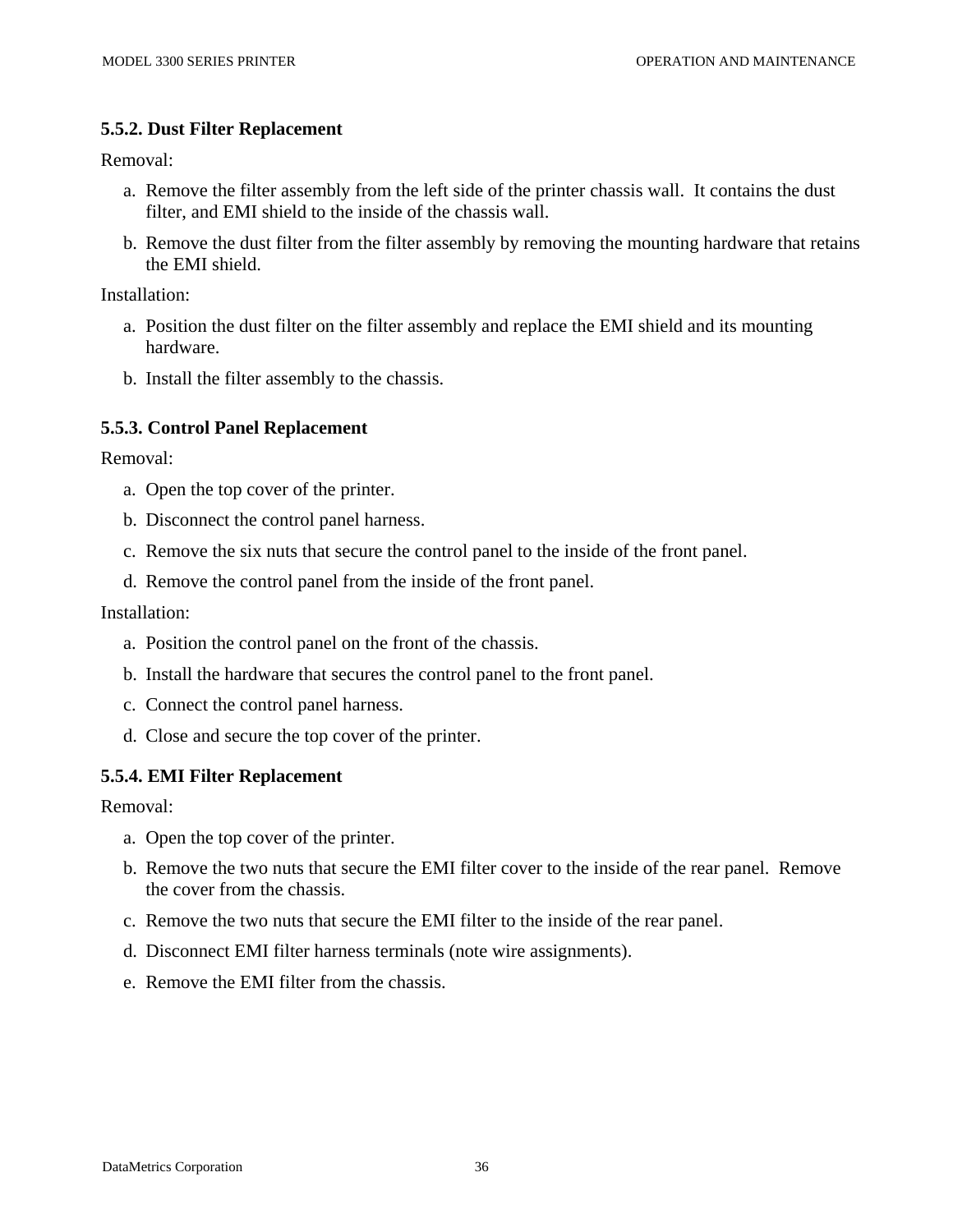Installation:

- a. Position the EMI filter on the floor of the chassis near the filter mounting studs.
- b. Connect EMI filter harness terminals.
- c. Position the EMI filter on the inside of the rear panel and install the hardware that secures the filter.
- d. Position the EMI filter cover on the inside of the rear panel and install the hardware that secures the cover.
- e. Close and secure the top cover of the printer.

#### **5.5.5. Circuit Breaker/Power Switch Replacement**

Removal:

- a. Open the top cover of the printer.
- b. Remove the two nuts that secure the EMI filter cover to the inside of the rear panel. Remove the cover from the chassis.
- c. Disconnect ac harness terminals from the load side of the EMI filter (note wire assignments).
- d. Disconnect the ac input power connector from the print engine.
- e. Cut the cable straps that secure the circuit breaker/power switch harness to the chassis.
- f. Remove the nut that secures the circuit breaker/power switch to the front panel. Remove the switch and ON/OFF faceplate from the front panel.

- a. Position the circuit breaker/power switch in the front panel. Position the ON/OFF faceplate on the switch.
- b. Install the hardware that secures the circuit breaker/power switch to the front panel.
- c. Connect the ac input power connector to the print engine.
- d. Connect ac harness terminals to the load side of the EMI filter.
- e. Position the EMI filter cover on the inside of the rear panel and install the hardware that secures the cover.
- f. Secure the circuit breaker/power switch harness to the chassis with new cable straps.
- g. Close and secure the top cover of the printer.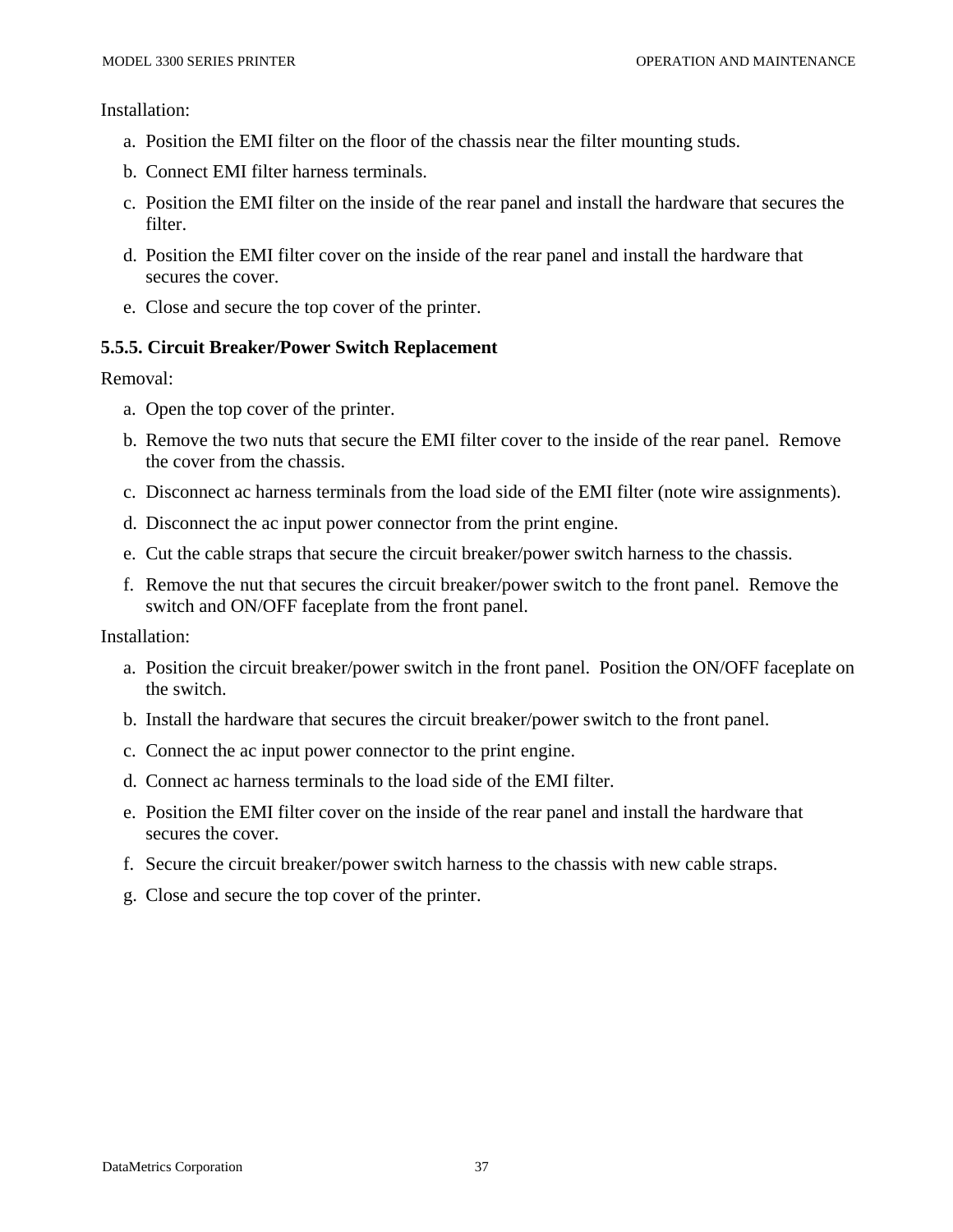#### **5.5.6. Memory Module Replacement**

Removal:

- a. Loosen the eight captive screws that secure the memory access cover on the right side of the chassis. Remove the cover from the chassis.
- b. Disengage the memory module retention clips and remove the module from the formatter board.

Installation:

- a. Position the memory module in the formatter board connector. Secure the module by engaging the retention clips.
- b. Position the memory access cover on the right side of the chassis and tighten the hardware that secures the cover.

#### **5.5.7. Formatter Board Replacement**

Removal:

- a. Open the top cover of the printer.
- b. Remove the print engine assembly per 6.5.8.
- c. Remove the TORX screws that secure the formatter board cover and formatter board to the print engine chassis.
- d. Gently pull the formatter board away from the print engine to disengage the mating connector.
- e. Remove the formatter board-to-print engine mating connector from the formatter board.
- f. Remove memory modules from the formatter board.

- a. Install memory modules on the formatter board.
- b. Install the formatter board-to-print engine mating connector on the formatter board.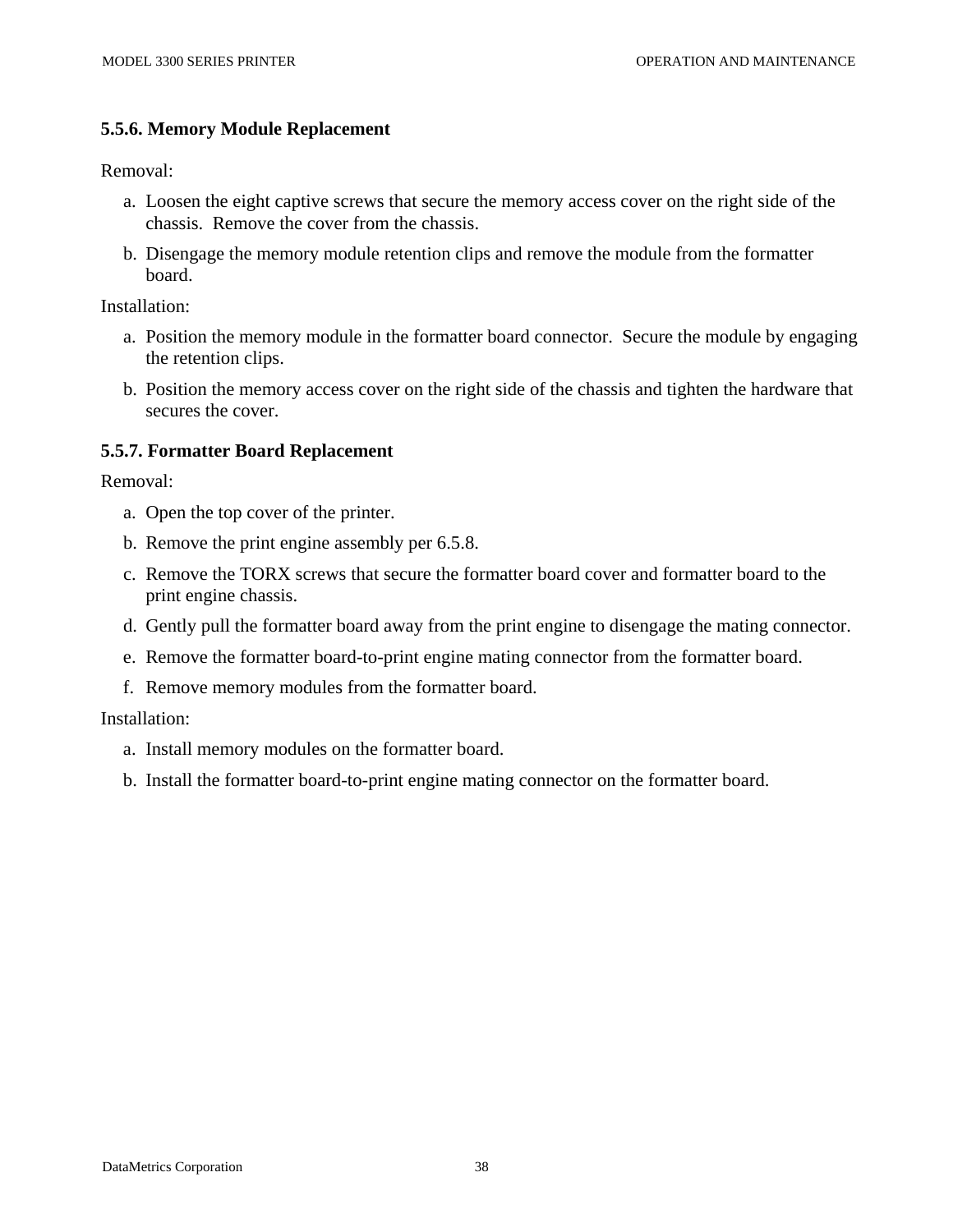- c. Align the formatter board on the print engine and gently press inward to seat the mating connector.
- d. Position the cover on the formatter board and install the hardware that secures the cover and board to the print engine.
- e. Install the print engine assembly per 6.5.8.
- f. Close and secure the top cover of the printer.

#### **5.5.8. Print Engine Assembly Replacement**

Removal:

- a. Open the top cover of the printer.
- b. Disconnect the ac input power connector from the print engine.
- c. Disconnect the data I/O interface cable(s) from the formatter board.
- c. Disconnect the control panel interface cable connector.
- d. Remove the four nuts that secure the print engine base plate to the outer chassis floor.
- e. Lift the print engine out of the chassis.
- f. Remove the screws that secure each of the four, print engine mounting, clamps to the base plate.
- g. Remove the print engine from the base plate.

- a. Position the print engine on the base plate.
- b. Position the four print engine mounting clamps onto the base plate, reinstall the hardware that secures the clamps. Ensure that the ground strap is installed with the clamp located at the rear of the formatter board.
- c. Lower the print engine assembly into the chassis. Ensure that the base plate is positioned on the four mounting studs on the chassis floor.
- d. Install the hardware that secures the base plate to the chassis floor.
- e. For 220V application re-install the transformer and transformer cover and re-connect the cabling.
- f. Connect the control panel interface cable connector.
- g. Connect the data I/O interface cable(s) to the formatter board.
- h. Connect the ac input power connector to the print engine.
- i. Close and secure the top cover of the printer.